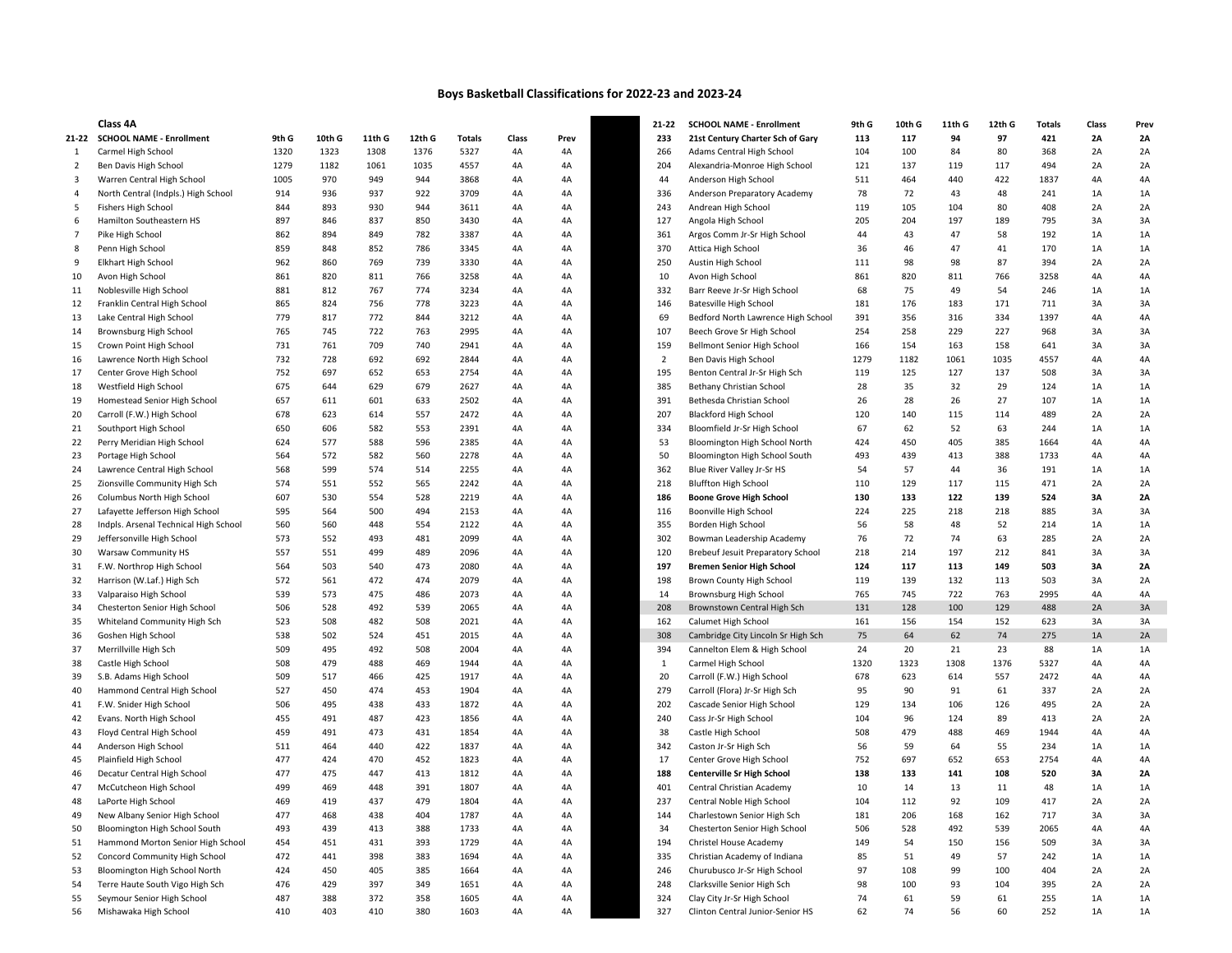| 57  | Munster High School                | 373   | 429        | 369    | 409    | 1580   | 4A    | 4A   | 274 | Clinton Prairie Jr-Sr HS            | 86  | 94  | 85  | 88  | 353  | 2A | 2A       |
|-----|------------------------------------|-------|------------|--------|--------|--------|-------|------|-----|-------------------------------------|-----|-----|-----|-----|------|----|----------|
| 58  | Terre Haute North Vigo High Sch    | 414   | 409        | 403    | 349    | 1575   | 4A    | 4A   | 292 | Cloverdale High School              | 77  | 77  | 78  | 81  | 313  | 2A | 2A       |
| 59  | Franklin Community High Sch        | 389   | 399        | 356    | 427    | 1571   | 4A    | 4A   | 88  | Columbia City High School           | 320 | 267 | 261 | 279 | 1127 | 4A | 4A       |
| 60  | Michigan City High Sch             | 421   | 387        | 383    | 347    | 1538   | 4A    | 4A   | 61  | Columbus East High School           | 348 | 423 | 407 | 356 | 1534 | 4A | 4A       |
| 61  | Columbus East High School          | 348   | 423        | 407    | 356    | 1534   | 4A    | 4A   | 26  | Columbus North High School          | 607 | 530 | 554 | 528 | 2219 | 4A | 4A       |
| 62  | F.W. North Side High School        | 363   | 412        | 394    | 344    | 1513   | 4A    | 4A   | 52  | Concord Community High School       | 472 | 441 | 398 | 383 | 1694 | 4A | 4A       |
| 63  | Kokomo High School                 | 386   | 385        | 359    | 380    | 1510   | 4A    | 4A   | 105 | Connersville Sr High School         | 232 | 266 | 263 | 220 | 981  | 3A | 3A       |
| 64  | Greenfield-Central High Sch        | 373   | 387        | 377    | 337    | 1474   | 4A    | 4A   | 140 | Corydon Central High School         | 196 | 173 | 192 | 169 | 730  | 3A | 3A       |
| 65  | Huntington North High School       | 391   | 368        | 377    | 306    | 1442   | 4A    | 4A   | 393 | Covenant Christian (DeMotte) HS     | 15  | 25  | 21  | 29  | 90   | 1A | 1A       |
| 66  | Muncie Central High School         | 378   | 374        | 361    | 324    | 1437   | 4A    | 4A   | 276 | Covenant Christian (Indpls.) HS     | 90  | 77  | 102 | 83  | 352  | 2A | 2A       |
| 67  | Northridge High School             | 374   | 340        | 362    | 334    | 1410   | 4A    | 4A   | 297 | Covington Community High Sch        | 75  | 66  | 74  | 79  | 294  | 2A | 2A       |
| 68  | Pendleton Heights High School      | 371   | 360        | 329    | 349    | 1409   | 4A    | 4A   | 330 | Cowan High School                   | 56  | 71  | 63  | 58  | 248  | 1A | 1A       |
| 69  | Bedford North Lawrence High School | 391   | 356        | 316    | 334    | 1397   | 4A    | 4A   | 238 | Crawford County Jr-Sr HS            | 106 | 112 | 100 | 97  | 415  | 2A | 2A       |
| 70  | Mooresville High School            | 385   | 338        | 337    | 331    | 1391   | 4A    | 4A   | 149 | Crawfordsville Sr High School       | 186 | 170 | 163 | 177 | 696  | 3A | 3A       |
| 71  | F.W. South Side High School        | 348   | 360        | 383    | 294    | 1385   | 4A    | 4A   | 381 | Crothersville Jr-Sr High School     | 34  | 40  | 34  | 23  | 131  | 1A | 1A       |
| 72  | F.W. Wayne High School             | 391   | 344        | 330    | 314    | 1379   | 4A    | 4A   | 15  | Crown Point High School             | 731 | 761 | 709 | 740 | 2941 | 4A | 4A       |
| 73  | Mt. Vernon (Fortville) High School | 360   | 375        | 311    | 329    | 1375   | 4A    | 4A   | 122 | <b>Culver Academies</b>             | 171 | 210 | 233 | 218 | 832  | 3A | 3A       |
| 74  | Evans. F. J. Reitz High Sch        | 362   | 360        | 300    | 325    | 1347   | 4A    | 4A   | 325 | <b>Culver Community High Sch</b>    | 64  | 62  | 70  | 59  | 255  | 1A | $1A$     |
| 75  | Richmond High School               | 356   | 367        | 291    | 313    | 1327   | 4A    | 4A   | 304 | Daleville Jr/Sr High School         | 78  | 68  | 75  | 60  | 281  | 1A | 1A       |
| 76  | Martinsville High School           | 343   | 290        | 320    | 333    | 1286   | 4A    | 4A   | 132 | Danville Community High Sch         | 205 | 190 | 179 | 192 | 766  | 3A | 3A       |
| 77  | Evans. Harrison High Sch           | 361   | 326        | 316    | 277    | 1280   | 4A    | 4A   | 46  | Decatur Central High School         | 477 | 475 | 447 | 413 | 1812 | 4A | 4A       |
| 78  | East Central High School           | 303   | 321        | 344    | 301    | 1269   | 4A    | 4A   | 90  | DeKalb High School                  | 287 | 253 | 292 | 251 | 1083 | 4A | 4A       |
| 79  | Hobart High School                 | 312   | 325        | 295    | 332    | 1264   | 4A    | 4A   | 235 | Delphi Community High School        | 102 | 106 | 107 | 103 | 418  | 2A | 2A       |
| 80  |                                    | 327   | 319        | 319    | 287    | 1252   | 4A    | 4A   | 129 | Delta High School                   | 218 | 193 | 184 | 188 | 783  | 3A | 3A       |
|     | Logansport Comm High Sch           | 338   |            |        |        |        |       | 4A   |     |                                     |     |     |     |     | 193  |    |          |
| 81  | Gary West Side Leadership Acad.    |       | 306<br>299 | 286    | 300    | 1230   | 4A    | 4A   | 360 | Dugger Union                        | 45  | 56  | 48  | 44  | 1269 | 1A | 1A<br>4A |
| 82  | Greenwood Community High Sch       | 312   |            | 289    | 293    | 1193   | 4A    |      | 78  | East Central High School            | 303 | 321 | 344 | 301 |      | 4A |          |
| 83  | Evans. Central High School         | 329   | 299        | 274    | 280    | 1182   | 4A    | 4A   | 89  | East Chicago Central High Sch       | 317 | 288 | 249 | 255 | 1109 | 4A | 4A       |
| 84  | Jennings County High School        | 339   | 303        | 290    | 249    | 1181   | 4A    | 4A   | 98  | East Noble High School              | 288 | 240 | 260 | 257 | 1045 | 4A | 4A       |
| 85  | New Palestine High School          | 304   | 290        | 291    | 282    | 1167   | 4A    | 4A   | 206 | Eastbrook High School               | 138 | 120 | 112 | 119 | 489  | 2A | 2A       |
| 86  | Indpls. Crispus Attucks HS         | 336   | 293        | 280    | 234    | 1143   | 4A    | 4A   | 220 | Eastern (Greentown) Jr & Sr HS      | 135 | 108 | 106 | 107 | 456  | 2A | 3A       |
| 87  | Shelbyville Sr High Sch            | 315   | 289        | 285    | 244    | 1133   | 4A    | 4A   | 234 | Eastern (Pekin) High Sch            | 128 | 100 | 97  | 94  | 419  | 2A | 2A       |
| 88  | Columbia City High School          | 320   | 267        | 261    | 279    | 1127   | 4A    | 4A   | 287 | Eastern Greene High School          | 96  | 83  | 72  | 70  | 321  | 2A | 2A       |
| 89  | East Chicago Central High Sch      | 317   | 288        | 249    | 255    | 1109   | 4A    | 4A   | 262 | Eastern Hancock High Sch            | 83  | 100 | 97  | 99  | 379  | 2A | 2A       |
| 90  | DeKalb High School                 | 287   | 253        | 292    | 251    | 1083   | 4A    | 4A   | 254 | Eastside Junior-Senior High Sch     | 106 | 92  | 102 | 89  | 389  | 2A | 2A       |
| 91  | Roncalli High School               | 278   | 252        | 261    | 290    | 1081   | 4A    | 4A   | 125 | Edgewood High School                | 212 | 198 | 194 | 198 | 802  | 3A | 3A       |
| 92  | Plymouth High School               | 270   | 302        | 246    | 262    | 1080   | 4A    | 4A   | 347 | Edinburgh Community High Sch        | 59  | 67  | 52  | 50  | 228  | 1A | 1A       |
| 93  | Indpls. Cathedral HS               | 288   | 298        | 248    | 239    | 1073   | 4A    | 4A   | 376 | Elkhart Christian Academy           | 34  | 38  | 36  | 40  | 148  | 1A | 1A       |
| 94  | Lowell Senior High School          | 265   | 267        | 289    | 247    | 1068   | 4A    | 4A   | 9   | <b>Elkhart High School</b>          | 962 | 860 | 769 | 739 | 3330 | 4A | 4A       |
| 95  | New Haven High School              | 305   | 293        | 237    | 229    | 1064   | 4A    | 4A   | 241 | <b>Elwood Community High School</b> | 95  | 94  | 114 | 107 | 410  | 2A | 2A       |
| 96  | Kankakee Valley High School        | 291   | 256        | 261    | 254    | 1062   | 4A    | 3A   | 386 | Eminence Jr-Sr High School          | 26  | 29  | 41  | 25  | 121  | 1A | 1A       |
| 97  | Marion High School                 | 297   | 248        | 232    | 270    | 1047   | 4A    | 4A   | 117 | Evans. Bosse High School            | 231 | 226 | 206 | 216 | 879  | 3A | 3A       |
| 98  | East Noble High School             | 288   | 240        | 260    | 257    | 1045   | 4A    | 4A   | 83  | Evans. Central High School          | 329 | 299 | 274 | 280 | 1182 | 4A | 4A       |
| 99  | Jasper High School                 | 267   | 262        | 247    | 269    | 1045   | 4A    | 4A   | 366 | Evans. Christian School             | 52  | 41  | 43  | 41  | 177  | 1A | 1A       |
| 100 | S.B. Riley High School             | 277   | 312        | 225    | 216    | 1030   | 4A    | 4A   | 402 | Evans. Day School                   | 3   | 17  | 12  | 12  | 44   | 1A | 1A       |
|     |                                    |       |            |        |        |        |       |      | 74  | Evans. F. J. Reitz High Sch         | 362 | 360 | 300 | 325 | 1347 | 4A | 4A       |
|     | Class 3A                           |       |            |        |        |        |       |      | 77  | Evans. Harrison High Sch            | 361 | 326 | 316 | 277 | 1280 | 4A | 4A       |
|     | 21-22 SCHOOL NAME - Enrollment     | 9th G | 10th G     | 11th G | 12th G | Totals | Class | Prev | 200 | Evans. Mater Dei HS                 | 124 | 130 | 120 | 122 | 496  | 3A | 2A       |
| 101 | Indpls. Shortridge HS              | 289   | 261        | 244    | 231    | 1025   | 3A    | 3A   | 42  | Evans. North High School            | 455 | 491 | 487 | 423 | 1856 | 4A | 4A       |
| 102 | <b>Highland High School</b>        | 255   | 266        | 251    | 249    | 1021   | 3A    | 4A   | 176 | Evans. Reitz Memorial HS            | 154 | 143 | 128 | 131 | 556  | 3A | 3A       |
| 103 | Lebanon Senior High School         | 273   | 232        | 272    | 224    | 1001   | 3A    | 3A   | 111 | F.W. Bishop Dwenger HS              | 209 | 255 | 252 | 212 | 928  | 3A | 3A       |
| 104 | New Prairie High School            | 248   | 247        | 251    | 239    | 985    | 3A    | ЗА   | 211 | F.W. Bishop Luers HS                | 132 | 126 | 119 | 104 | 481  | 2A | 3A       |
| 105 | Connersville Sr High School        | 232   | 266        | 263    | 220    | 981    | 3A    | 3A   | 333 | F.W. Blackhawk Christian Jr-Sr HS   | 71  | 51  | 65  | 58  | 245  | 2A | 2A       |
| 106 | Herron High School                 | 283   | 256        | 220    | 217    | 976    | 3A    | 3A   | 329 | F.W. Canterbury School              | 61  | 66  | 59  | 65  | 251  | 1A | 2A       |
| 107 | Beech Grove Sr High School         | 254   | 258        | 229    | 227    | 968    | 3A    | 3A   | 166 | F.W. Concordia Lutheran HS          | 163 | 140 | 149 | 158 | 610  | 3A | 3A       |
| 108 | Leo Junior/Senior High School      | 236   | 237        | 251    | 244    | 968    | 3A    | 3A   | 62  | F.W. North Side High School         | 363 | 412 | 394 | 344 | 1513 | 4A | 4A       |
| 109 | Northview High School              | 243   | 251        | 227    | 234    | 955    | 3A    | 3A   | 31  | F.W. Northrop High School           | 564 | 503 | 540 | 473 | 2080 | 4A | 4A       |
| 110 | Wawasee High School                | 238   | 259        | 215    | 236    | 948    | 3A    | 3A   | 41  | F.W. Snider High School             | 506 | 495 | 438 | 433 | 1872 | 4A | 4A       |
| 111 | F.W. Bishop Dwenger HS             | 209   | 255        | 252    | 212    | 928    | 3A    | 3A   | 71  | F.W. South Side High School         | 348 | 360 | 383 | 294 | 1385 | 4A | 4A       |
| 112 | Silver Creek High School           | 247   | 246        | 218    | 202    | 913    | 3A    | 3A   | 72  | F.W. Wayne High School              | 391 | 344 | 330 | 314 | 1379 | 4A | 4A       |
| 113 | Indpls. George Washington HS       | 297   | 241        | 180    | 192    | 910    | 3A    | 3A   | 181 | Fairfield Jr-Sr High School         | 150 | 141 | 135 | 117 | 543  | 3A | 2A       |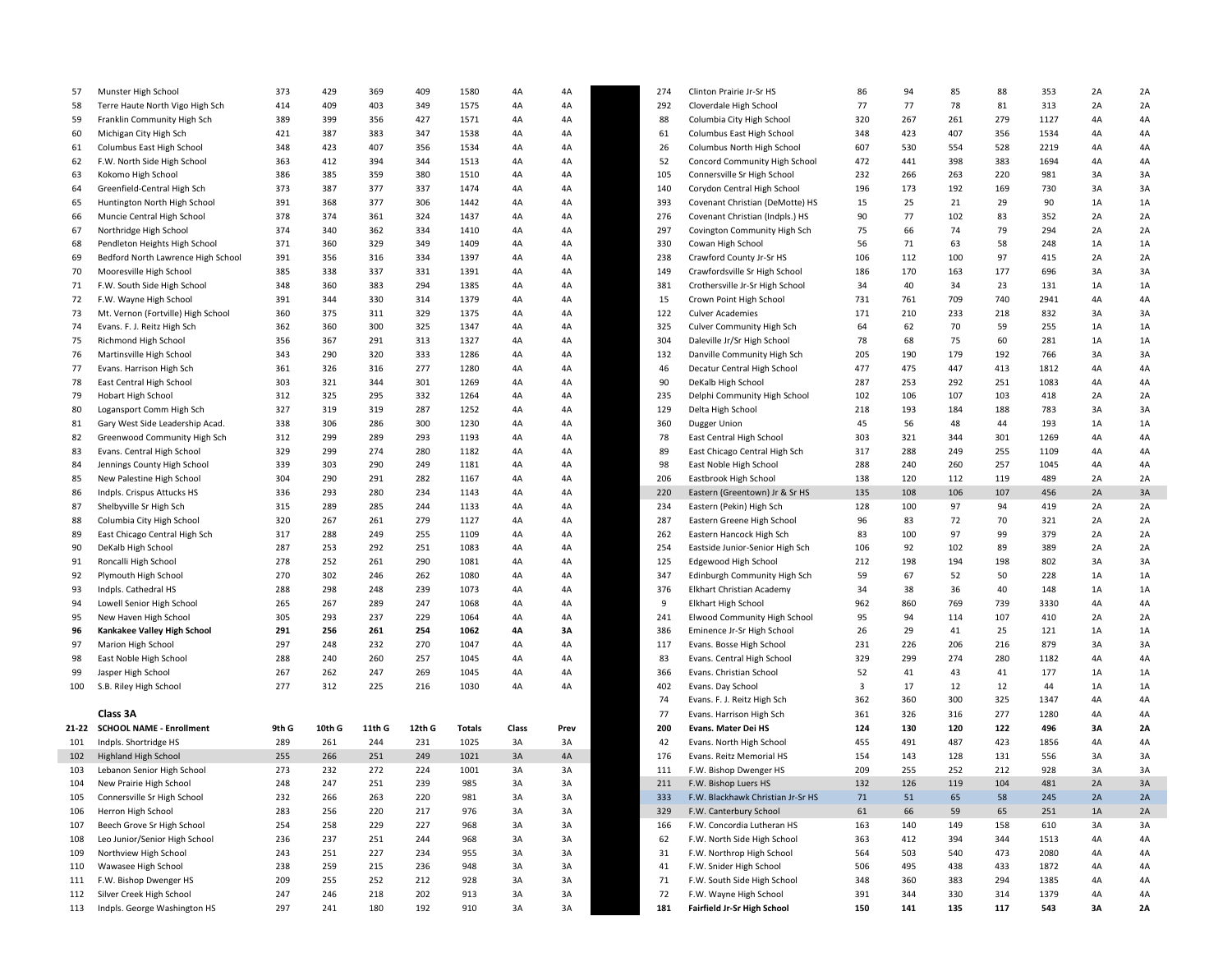| 114 | Frankfort Senior High School             | 268        | 209 | 213 | 203 | 893        | 3A | 3A       | 344 | Faith Christian School                | 60  | 73  | 46  | 53       | 232        | 1A        | 1A        |
|-----|------------------------------------------|------------|-----|-----|-----|------------|----|----------|-----|---------------------------------------|-----|-----|-----|----------|------------|-----------|-----------|
| 115 | NorthWood High School                    | 231        | 246 | 213 | 198 | 888        | 3A | 3A       | 5   | Fishers High School                   | 844 | 893 | 930 | 944      | 3611       | 4A        | 4A        |
| 116 | Boonville High School                    | 224        | 225 | 218 | 218 | 885        | 3A | 3A       | 43  | Floyd Central High School             | 459 | 491 | 473 | 431      | 1854       | 4A        | 4A        |
| 117 | Evans. Bosse High School                 | 231        | 226 | 206 | 216 | 879        | 3A | 3A       | 260 | Forest Park Jr-Sr High Sch            | 107 | 73  | 98  | 107      | 385        | 2A        | 2A        |
| 118 | Jay County High School                   | 203        | 219 | 209 | 248 | 879        | 3A | 3A       | 307 | Fountain Central High School          | 76  | 74  | 55  | 70       | 275        | 1A        | 2A        |
| 119 | New Castle High Sch                      | 223        | 242 | 204 | 206 | 875        | 3A | 3A       | 114 | Frankfort Senior High School          | 268 | 209 | 213 | 203      | 893        | 3A        | 3A        |
| 120 | <b>Brebeuf Jesuit Preparatory School</b> | 218        | 214 | 197 | 212 | 841        | 3A | 3A       | 12  | Franklin Central High School          | 865 | 824 | 756 | 778      | 3223       | 4A        | 4A        |
| 121 | Western High School                      | 237        | 208 | 194 | 201 | 840        | 3A | 3A       | 59  | Franklin Community High Sch           | 389 | 399 | 356 | 427      | 1571       | 4A        | 4A        |
| 122 | <b>Culver Academies</b>                  | 171        | 210 | 233 | 218 | 832        | 3A | 3A       | 134 | Franklin County High                  | 207 | 182 | 186 | 181      | 756        | 3A        | 3A        |
| 123 | Mississinewa High School                 | 223        | 206 | 173 | 211 | 813        | 3A | 3A       | 196 | Frankton Jr-Sr High Sch               | 130 | 141 | 107 | 129      | 507        | 3A        | <b>2A</b> |
| 124 | S.B. Saint Joseph's HS                   | 205        | 195 | 205 | 201 | 806        | 3A | 3A       | 298 | <b>Fremont High School</b>            | 74  | 66  | 74  | 77       | 291        | 2A        | 1A        |
| 125 | Edgewood High School                     | 212        | 198 | 194 | 198 | 802        | 3A | 3A       | 359 | Frontier Jr-Sr High School            | 47  | 48  | 49  | 52       | 196        | 1A        | 1A        |
| 126 | S.B. Washington High School              | 240        | 232 | 190 | 139 | 801        | 3A | 3A       | 169 | Garrett High School                   | 157 | 152 | 144 | 151      | 604        | 3A        | 3A        |
| 127 | Angola High School                       | 205        | 204 | 197 | 189 | 795        | 3A | 3A       | 81  | Gary West Side Leadership Acad.       | 338 | 306 | 286 | 300      | 1230       | 4A        | 4A        |
| 128 | Norwell High School                      | 176        | 215 | 213 | 186 | 790        | 3A | 3A       | 147 | Gibson Southern High School           | 195 | 191 | 147 | 171      | 704        | 3A        | 3A        |
| 129 | Delta High School                        | 218        | 193 | 184 | 188 | 783        | 3A | 3A       | 160 | Glenn High School                     | 174 | 150 | 166 | 148      | 638        | 3A        | 3A        |
| 130 | S.B. Clay High School                    | 216        | 174 | 194 | 194 | 778        | 3A | 3A       | 36  | Goshen High School                    | 538 | 502 | 524 | 451      | 2015       | 4A        | 4A        |
| 131 | Yorktown High School                     | 217        | 185 | 180 | 184 | 766        | 3A | 3A       | 215 | Greencastle Senior High Sch           | 128 | 134 | 105 | 108      | 475        | 2A        | 3A        |
| 132 | Danville Community High Sch              | 205        | 190 | 179 | 192 | 766        | 3A | 3A       | 64  | Greenfield-Central High Sch           | 373 | 387 | 377 | 337      | 1474       | 4A        | 4A        |
| 133 | Hanover Central High Sch                 | 211        | 178 | 204 | 170 | 763        | 3A | 3A       | 145 | Greensburg Community High Sch         | 184 | 180 | 166 | 186      | 716        | 3A        | 3A        |
| 134 | Franklin County High                     | 207        | 182 | 186 | 181 | 756        | 3A | 3A       | 373 | Greenwood Christian Academy           | 48  | 52  | 43  | 23       | 166        | 1A        | 1A        |
| 135 | West Lafayette Jr/Sr High Sch            | 184        | 199 | 175 | 196 | 754        | 3A | 3A       | 82  | Greenwood Community High Sch          | 312 | 299 | 289 | 293      | 1193       | 4A        | 4A        |
| 136 | Washington High School                   | 214        | 189 | 181 | 162 | 746        | 3A | 3A       | 164 | Griffith Senior High School           | 148 | 140 | 149 | 181      | 618        | 3A        | 3A        |
| 137 | Guerin Catholic HS                       | 196        | 190 | 173 | 181 | 740        | 3A | 3A       | 137 | Guerin Catholic HS                    | 196 | 190 | 173 | 181      | 740        | 3A        | 3A        |
|     |                                          |            |     |     |     |            |    |          |     |                                       |     |     |     |          |            |           |           |
| 138 | Madison Consolidated High Sch            | 188<br>171 | 193 | 189 | 167 | 737<br>731 | 3A | 3A<br>3A | 281 | Hagerstown Jr-Sr High School          | 96  | 88  | 70  | 78<br>34 | 332<br>140 | 2A<br>1A  | 2A        |
| 139 | Hamilton Heights High School             |            | 199 | 184 | 177 |            | 3A |          | 378 | Hamilton Community High Sch           | 35  | 30  | 41  |          |            |           | 1A        |
| 140 | Corydon Central High School              | 196        | 173 | 192 | 169 | 730        | 3A | 3A       | 139 | Hamilton Heights High School          | 171 | 199 | 184 | 177      | 731        | 3A        | 3A        |
| 141 | Scottsburg Senior High School            | 200        | 195 | 165 | 163 | 723        | 3A | 3A       | 6   | Hamilton Southeastern HS              | 897 | 846 | 837 | 850      | 3430       | 4A        | 4A        |
| 142 | Vincennes Lincoln High School            | 222        | 183 | 156 | 161 | 722        | 3A | 3A       | 305 | Hammond Acad. Of Sci. & Tech.         | 83  | 76  | 67  | 53       | 279        | 1A        | 1A        |
| 143 | Lawrenceburg High School                 | 170        | 185 | 178 | 185 | 718        | 3A | 3A       | 205 | <b>Hammond Bishop Noll Institute</b>  | 143 | 136 | 109 | 105      | 493        | <b>3A</b> | 2A        |
| 144 | Charlestown Senior High Sch              | 181        | 206 | 168 | 162 | 717        | 3A | 3A       | 40  | Hammond Central High School           | 527 | 450 | 474 | 453      | 1904       | 4A        | 4A        |
| 145 | Greensburg Community High Sch            | 184        | 180 | 166 | 186 | 716        | 3A | 3A       | 51  | Hammond Morton Senior High School     | 454 | 451 | 431 | 393      | 1729       | 4A        | 4A        |
| 146 | Batesville High School                   | 181        | 176 | 183 | 171 | 711        | 3A | 3A       | 133 | Hanover Central High Sch              | 211 | 178 | 204 | 170      | 763        | 3A        | 3A        |
| 147 | Gibson Southern High School              | 195        | 191 | 147 | 171 | 704        | 3A | 3A       | 32  | Harrison (W.Laf.) High Sch            | 572 | 561 | 472 | 474      | 2079       | 4A        | 4A        |
| 148 | West Noble High School                   | 191        | 169 | 168 | 175 | 703        | 3A | 3A       | 285 | Hauser Jr-Sr High School              | 87  | 69  | 87  | 84       | 327        | <b>2A</b> | 1A        |
| 149 | Crawfordsville Sr High School            | 186        | 170 | 163 | 177 | 696        | 3A | 3A       | 272 | Hebron High School                    | 97  | 95  | 84  | 79       | 355        | 2A        | 2A        |
| 150 | Mishawaka Marian HS                      | 196        | 174 | 166 | 154 | 690        | 3A | 3A       | 295 | Henryville Jr & Sr High Sch           | 69  | 82  | 78  | 70       | 299        | 2A        | 2A        |
| 151 | South Dearborn High School               | 194        | 162 | 154 | 179 | 689        | 3A | 3A       | 201 | <b>Heritage Christian</b>             | 124 | 126 | 128 | 118      | 496        | 3A        | 2A        |
| 152 | North Harrison High School               | 162        | 182 | 153 | 190 | 687        | 3A | 3A       | 165 | Heritage Hills High School            | 183 | 138 | 154 | 141      | 616        | 3A        | 3A        |
| 153 | Indpls. Bishop Chatard HS                | 182        | 170 | 158 | 157 | 667        | 3A | 3A       | 163 | Heritage Jr/Sr High School            | 151 | 170 | 156 | 141      | 618        | 3A        | 3A        |
| 154 | Rushville Consolidated High Sch          | 189        | 160 | 168 | 143 | 660        | 3A | 3A       | 106 | Herron High School                    | 283 | 256 | 220 | 217      | 976        | 3A        | 3A        |
| 155 | Twin Lakes Senior High School            | 165        | 177 | 161 | 152 | 655        | 3A | 3A       | 102 | <b>Highland High School</b>           | 255 | 266 | 251 | 249      | 1021       | 3A        | 4A        |
| 156 | Peru High School                         | 148        | 161 | 172 | 174 | 655        | 3A | 3A       | 79  | Hobart High School                    | 312 | 325 | 295 | 332      | 1264       | 4A        | 4A        |
| 157 | Owen Valley Community HS                 | 165        | 173 | 169 | 143 | 650        | 3A | 3A       | 19  | Homestead Senior High School          | 657 | 611 | 601 | 633      | 2502       | 4A        | 4A        |
| 158 | Mt. Vernon High School                   | 145        | 179 | 154 | 168 | 646        | 3A | 3A       | 65  | Huntington North High School          | 391 | 368 | 377 | 306      | 1442       | 4A        | 4A        |
| 159 | Bellmont Senior High School              | 166        | 154 | 163 | 158 | 641        | 3A | 3A       | 213 | Illiana Christian High School         | 147 | 103 | 108 | 119      | 477        | 2A        | 2A        |
| 160 | Glenn High School                        | 174        | 150 | 166 | 148 | 638        | 3A | 3A       | 171 | Indian Creek Sr High Sch              | 152 | 162 | 144 | 133      | 591        | 3A        | 3A        |
| 161 | Tri-West Senior High School              | 181        | 153 | 146 | 145 | 625        | 3A | 3A       | 348 | Indiana Math & Science Academy        | 78  | 63  | 44  | 41       | 226        | 1A        | 1A        |
| 162 | Calumet High School                      | 161        | 156 | 154 | 152 | 623        | 3A | 3A       | 392 | Indiana School For The Deaf           | 13  | 28  | 27  | 26       | 94         | 1A        | 1A        |
| 163 | Heritage Jr/Sr High School               | 151        | 170 | 156 | 141 | 618        | 3A | 3A       | 28  | Indpls. Arsenal Technical High School | 560 | 560 | 448 | 554      | 2122       | 4A        | 4A        |
| 164 | Griffith Senior High School              | 148        | 140 | 149 | 181 | 618        |    |          | 153 | Indpls. Bishop Chatard HS             | 182 | 170 | 158 | 157      | 667        | 3A        | 3A        |
| 165 | Heritage Hills High School               | 183        | 138 | 154 | 141 | 616        | 3A | 3A       | 199 | Indpls. Cardinal Ritter HS            | 129 | 116 | 126 | 131      | 502        | 3A        | 2A        |
| 166 | F.W. Concordia Lutheran HS               | 163        | 140 | 149 | 158 | 610        | 3A | 3A       | 93  | Indpls. Cathedral HS                  | 288 | 298 | 248 | 239      | 1073       | 4A        | 4A        |
| 167 | Northwestern Sr High Sch                 | 153        | 143 | 159 | 150 | 605        | 3A | 3A       | 86  | Indpls. Crispus Attucks HS            | 336 | 293 | 280 | 234      | 1143       | 4A        | 4A        |
| 168 | Maconaquah High School                   | 163        | 164 | 156 | 121 | 604        | 3A | 3A       | 113 | Indpls. George Washington HS          | 297 | 241 | 180 | 192      | 910        | 3A        | 3A        |
| 169 | Garrett High School                      | 157        | 152 | 144 | 151 | 604        | 3A | 3A       | 350 | Indpls. Lutheran High School          | 54  | 57  | 56  | 57       | 224        | 1A        | 1A        |
| 170 | Princeton Comm High Sch                  | 161        | 151 | 161 | 123 | 596        | 3A | 3A       | 323 | Indpls. Metropolitan Academy          | 30  | 49  | 73  | 104      | 256        | 1A        | 1A        |
| 171 | Indian Creek Sr High Sch                 | 152        | 162 | 144 | 133 | 591        | 3A | 3A       | 227 | Indpls. Scecina Memorial School       | 126 | 114 | 102 | 97       | 439        | 2A        | 2A        |
| 172 | Jimtown High School                      | 161        | 132 | 147 | 142 | 582        | 3A | 3A       | 101 | Indpls. Shortridge HS                 | 289 | 261 | 244 | 231      | 1025       | 3A        | 3A        |
| 173 | Lakeland High School                     | 137        | 145 | 143 | 156 | 581        | 3A | 3A       | 380 | International Sch of Indiana HS       | 32  | 35  | 28  | 43       | 138        | 1A        | 1A        |
|     |                                          |            |     |     |     |            |    |          |     |                                       |     |     |     |          |            |           |           |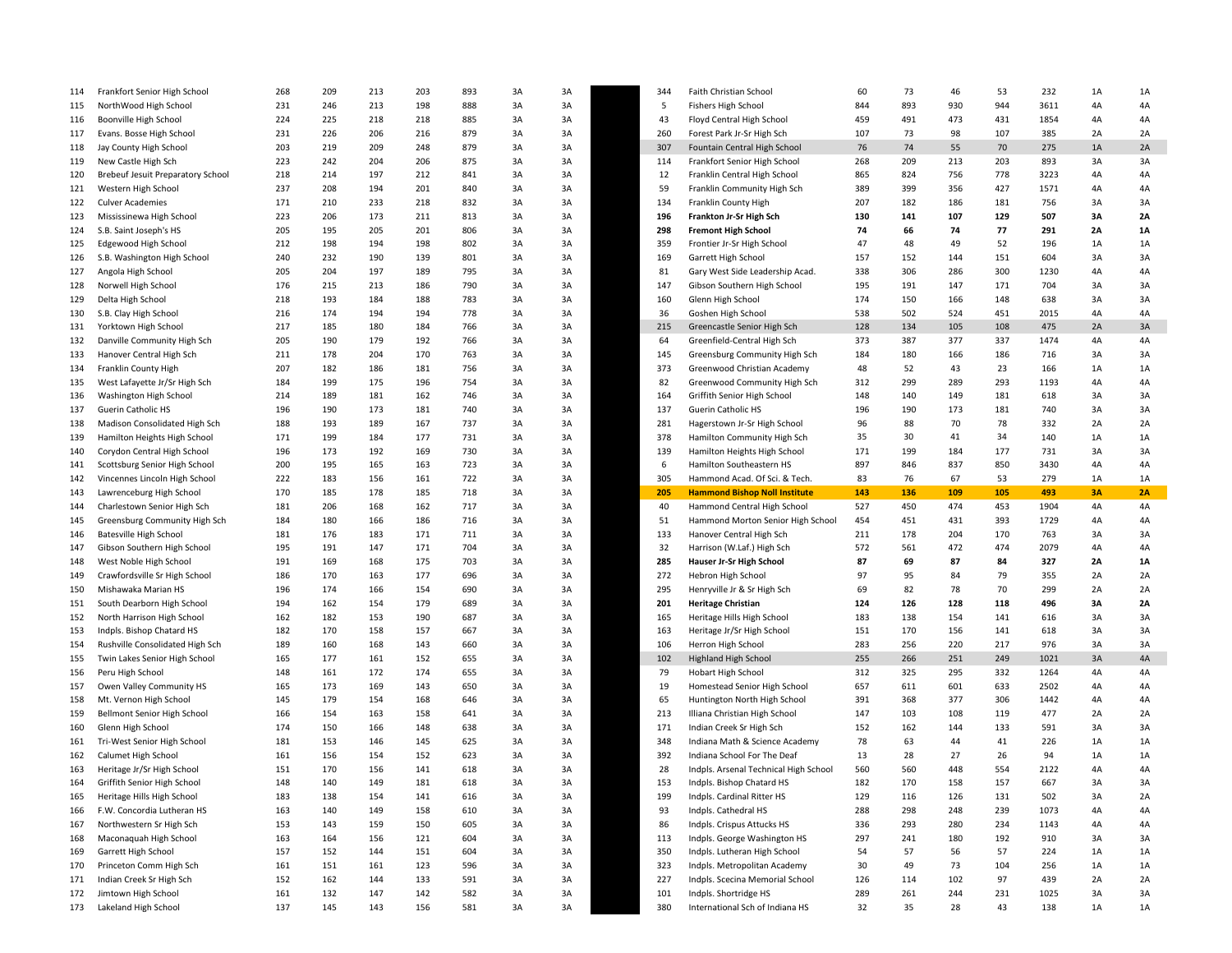| 174        | <b>Purdue Polytechnical Downtown</b>                   | <b>158</b> | 148        | 136        | 121       | 563        | 3A        |           | 277        | <b>Irvington Preparatory Academy</b>                     | 91        | 91        | 87        | 74        | 343       | 2A       | 2A           |
|------------|--------------------------------------------------------|------------|------------|------------|-----------|------------|-----------|-----------|------------|----------------------------------------------------------|-----------|-----------|-----------|-----------|-----------|----------|--------------|
| 175        | Tippecanoe Valley High School                          | 140        | 136        | 137        | 148       | 561        | 3A        | 3A        | 312        | Jac-Cen-Del Jr-Sr High School                            | 66        | 57        | 67        | 79        | 269       | 1A       | 1A           |
| 176        | Evans. Reitz Memorial HS                               | 154        | 143        | 128        | 131       | 556        | 3A        | 3A        | 99         | Jasper High School                                       | 267       | 262       | 247       | 269       | 1045      | 4A       | 4A           |
| 177        | Woodlan Jr/Sr High School                              | 150        | 125        | 127        | 151       | 553        | 3A        | 3A        | 118        | Jay County High School                                   | 203       | 219       | 209       | 248       | 879       | 3A       | 3A           |
| 178        | Knox Community High School                             | 138        | 125        | 150        | 140       | 553        | 3A        | 3A        | 29         | Jeffersonville High School                               | 573       | 552       | 493       | 481       | 2099      | 4A       | 4A           |
| 179        | North Montgomery High School                           | 151        | 120        | 130        | 148       | 549        | 3A        | 3A        | 84         | Jennings County High School                              | 339       | 303       | 290       | 249       | 1181      | 4A       | 4A           |
| 180        | Speedway Senior High School                            | 154        | 139        | 126        | 124       | 543        | 3A        | 3A        | 172        | Jimtown High School                                      | 161       | 132       | 147       | 142       | 582       | 3A       | 3A           |
| 181        | Fairfield Jr-Sr High School                            | 150        | 141        | 135        | 117       | 543        | 3A        | 2A        | 96         | Kankakee Valley High School                              | 291       | 256       | 261       | 254       | 1062      | 4A       | 3A           |
| 182        | Oak Hill High School                                   | 150        | 131        | 114        | 140       | 535        | 3A        | 3A        | 283        | Knightstown High School                                  | 74        | 84        | 100       | 70        | 328       | 2A       | 2A           |
| 183        | Salem High School                                      | 128        | 130        | 133        | 142       | 533        | 3A        | 3A        | 178        | Knox Community High School                               | 138       | 125       | 150       | 140       | 553       | 3A       | 3A           |
| 184        | Monrovia High School                                   | 130        | 124        | 138        | 139       | 531        | 3A        | 3A        | 63         | Kokomo High School                                       | 386       | 385       | 359       | 380       | 1510      | 4A       | 4A           |
| 185        | West Vigo High School                                  | 143        | 125        | 130        | 127       | 525        | 3A        | 3A        | 314        | Kouts Middle/High School                                 | 71        | 64        | 71        | 62        | 268       | 1A       | 1A           |
|            |                                                        | 130        | 133        | 122        | 139       | 524        |           | 2A        | 389        |                                                          | 24        | 31        | 29        | 27        |           | 1A       | 1A           |
| 186        | <b>Boone Grove High School</b>                         |            |            |            |           |            | 3A        |           |            | LaCrosse Elem & High School                              |           | 77        |           |           | 111       |          |              |
| 187        | Rensselaer Central High Sch                            | 138        | 119        | 137        | 127       | 521        | 3A        | <b>2A</b> | 296        | Lafayette Central Catholic Jr-Sr HS                      | 79        |           | 75        | 65        | 296       | 2A       | 1A           |
| 188        | <b>Centerville Sr High School</b>                      | 138        | 133        | 141        | 108       | 520        | 3A        | <b>2A</b> | 27         | Lafayette Jefferson High School                          | 595       | 564       | 500       | 494       | 2153      | 4A       | 4A           |
| 189        | Southridge High School                                 | 144        | 144        | 126        | 103       | 517        | 3A        | 2A        | 13         | Lake Central High School                                 | 779       | 817       | 772       | 844       | 3212      | 4A       | 4A           |
| 190        | Pike Central High Sch                                  | 147        | 127        | 118        | 120       | 512        | 3A        | 3A        | 256        | <b>Lake Station Edison Jr-Sr HS</b>                      | 97        | 104       | 86        | 101       | 388       | 2A       | 2A           |
| 191        | Western Boone Jr-Sr High School                        | 136        | 123        | 137        | 115       | 511        | 3A        | 2A        | 390        | Lakeland Christian Academy                               | 35        | 28        | 20        | 25        | 108       | 1A       | 1A           |
| 192        | River Forest Jr-Sr High School                         | 129        | 117        | 126        | 139       | 511        | 3A        | 3A        | 173        | Lakeland High School                                     | 137       | 145       | 143       | 156       | 581       | 3A       | 3A           |
| 193        | South Vermillion High School                           | 129        | 130        | 127        | 124       | 510        | 3A        | 3A        | 371        | Lakewood Park Christian Sch                              | 31        | 47        | 52        | 39        | 169       | 1A       | 1A           |
| 194        | Christel House Academy                                 | 149        | 54         | 150        | 156       | 509        | 3A        | 3A        | 339        | Lanesville Jr-Sr HS                                      | 69        | 55        | 55        | 58        | 237       | 1A       | 1A           |
| 195        | Benton Central Jr-Sr High Sch                          | 119        | 125        | 127        | 137       | 508        | 3A        | 3A        | 214        | Lapel Sr High School                                     | 107       | 124       | 116       | 130       | 477       | 2A       | 2A           |
| 196        | Frankton Jr-Sr High Sch                                | 130        | 141        | 107        | 129       | 507        | 3A        | 2A        | 48         | LaPorte High School                                      | 469       | 419       | 437       | 479       | 1804      | 4A       | 4A           |
| 197        | <b>Bremen Senior High School</b>                       | 124        | 117        | 113        | 149       | 503        | 3A        | 2A        | 252        | LaVille Jr-Sr High School                                | 108       | 94        | 98        | 91        | 391       | 2A       | 2A           |
| 198        | Brown County High School                               | 119        | 139        | 132        | 113       | 503        | 3A        | 2A        | 24         | Lawrence Central High School                             | 568       | 599       | 574       | 514       | 2255      | 4A       | 4A           |
| 199        | Indpls. Cardinal Ritter HS                             | 129        | 116        | 126        | 131       | 502        | 3A        | 2A        | 16         | Lawrence North High School                               | 732       | 728       | 692       | 692       | 2844      | 4A       | 4A           |
| 200        | Evans. Mater Dei HS                                    | 124        | 130        | 120        | 122       | 496        | 3A        | <b>2A</b> | 143        | Lawrenceburg High School                                 | 170       | 185       | 178       | 185       | 718       | 3A       | 3A           |
| 201        | <b>Heritage Christian</b>                              | 124        | 126        | 128        | 118       | 496        | 3A        | <b>2A</b> | 103        | Lebanon Senior High School                               | 273       | 232       | 272       | 224       | 1001      | 3A       | 3A           |
| 205        | <b>Hammond Bishop Noll Institute</b>                   | 143        | 136        | 109        | 105       | 493        | 3A        | 2A        | 108        | Leo Junior/Senior High School                            | 236       | 237       | 251       | 244       | 968       | 3A       | 3A           |
| 256        | <b>Lake Station Edison Jr-Sr HS</b>                    | 97         | 104        | 86         | 101       | 388        | <b>3A</b> | 2A        | 383        | Liberty Christian School                                 | 29        | 30        | 35        | 32        | 126       | 1A       | 1A           |
|            |                                                        |            |            |            |           |            |           |           |            |                                                          |           |           |           |           |           |          |              |
|            |                                                        |            |            |            |           |            |           |           |            |                                                          |           |           |           |           |           |          |              |
| 300        | <b>North Daviess Jr-Sr High Sch</b>                    | 87         | 63         | 74         | 62        | 286        | <b>3A</b> | <b>1A</b> | 221        | Lighthouse Charter Sch. (CPA-Gary)                       | 113       | 110       | 129       | 103       | 455       | 2A       | 3A           |
|            |                                                        |            |            |            |           |            |           |           | 397        | Lighthouse Christian Academy                             | 14        | 18        | 22        | 21        | 75        | 1A       | 1A           |
|            | Class 2A                                               |            |            |            |           |            |           |           | 259        | Linton-Stockton High School                              | 83        | 119       | 97        | 87        | 386       | 2A       | 2A           |
|            | 21-22 SCHOOL NAME - Enrollment                         | 9th G      | 10th G     | 11th G     | 12th G    | Totals     | Class     | Prev      | 80         | Logansport Comm High Sch                                 | 327       | 319       | 319       | 287       | 1252      | 4A       | 4A           |
| 202        | Cascade Senior High School                             | 129        | 134        | 106        | 126       | 495        | 2A        | 2A        | 326        | Loogootee Jr/Sr High School                              | 65        | 52        | 69        | 68        | 254       | 1A       | 1A           |
| 203        | Rochester Community High Sch                           | 121        | 133        | 134        | 107       | 495        | 2A        | 2A        | 94         | Lowell Senior High School                                | 265       | 267       | 289       | 247       | 1068      | 4A       | 4A           |
| 204        | Alexandria-Monroe High School                          | 121        | 137        | 119        | 117       | 494        | 2A        | 2A        | 168        | Maconaquah High School                                   | 163       | 164       | 156       | 121       | 604       | 3A       | 3A           |
| 206        | Eastbrook High School                                  | 138        | 120        | 112        | 119       | 489        | 2A        | 2A        | 138        | Madison Consolidated High Sch                            | 188       | 193       | 189       | 167       | 737       | 3A       | 3A           |
| 207        | <b>Blackford High School</b>                           | 120        | 140        | 115        | 114       | 489        | 2A        | 2A        | 275        | Madison-Grant High School                                | 90        | 100       | 80        | 82        | 352       | 2A       | 2A           |
| 208        | Brownstown Central High Sch                            | 131        | 128        | 100        | 129       | 488        | 2A        | 3A        | 212        | Manchester Jr-Sr High School                             | 120       | 121       | 122       | 116       | 479       | 2A       | 2A           |
| 209        | Southmont Sr High School                               | 137        | 128        | 123        | 99        | 487        | 2A        | 2A        | 97         | Marion High School                                       | 297       | 248       | 232       | 270       | 1047      | 4A       | 4A           |
| 210        | Whiting High School                                    | 120        | 115        | 123        | 124       | 482        | 2A        | 2A        | 345        | Marquette Catholic HS                                    | 61        | 38        | 68        | 62        | 229       | 1A       | 1A           |
| 211        | F.W. Bishop Luers HS                                   | 132        | 126        | 119        | 104       | 481        | 2A        | 3A        | 76         | Martinsville High School                                 | 343       | 290       | 320       | 333       | 1286      | 4A       | 4A           |
| 212        | Manchester Jr-Sr High School                           | 120        | 121        | 122        | 116       | 479        | 2A        | 2A        | 47         | McCutcheon High School                                   | 499       | 469       | 448       | 391       | 1807      | 4A       | 4A           |
| 213        | Illiana Christian High School                          | 147        | 103        | 108        | 119       | 477        | 2A        | 2A        | 400        | Medora Jr & Sr High School                               | 10        | 20        | 13        | 8         | 51        | 1A       | 1A           |
| 214        | Lapel Sr High School                                   | 107        | 124        | 116        | 130       | 477        | 2A        | 2A        | 37         | Merrillville High Sch                                    | 509       | 495       | 492       | 508       | 2004      | 4A       | 4A           |
| 215        | Greencastle Senior High Sch                            | 128        | 134        | 105        | 108       | 475        | 2A        | 3A        | 60         | Michigan City High Sch                                   | 421       | 387       | 383       | 347       | 1538      | 4A       | 4A           |
| 216        | Sullivan High School                                   | 123        | 136        | 106        | 107       | 472        | 2A        | 3A        | 289        | Milan High School                                        | 91        | 91        | 73        | 64        | 319       | 2A       | 2A           |
| 217        | Wabash High School                                     | 126        | 125        | 119        | 101       | 471        | 2A        | 2A        | 56         | Mishawaka High School                                    | 410       | 403       | 410       | 380       | 1603      | 4A       | 4A           |
| 218        | <b>Bluffton High School</b>                            | 110        | 129        | 117        | 115       | 471        | 2A        | 2A        | 150        | Mishawaka Marian HS                                      | 196       | 174       | 166       | 154       | 690       | 3A       | 3A           |
| 219        | Triton Central High School                             | 129        | 106        | 111        | 116       | 462        |           |           | 123        | Mississinewa High School                                 | 223       | 206       | 173       |           | 813       |          | 3A           |
| 220        | Eastern (Greentown) Jr & Sr HS                         | 135        | 108        | 106        | 107       | 456        | 2A        | 3A        | 223        | Mitchell High School                                     | 126       | 117       | 110       | 100       | 453       | 2A       | 2A           |
| 221        | Lighthouse Charter Sch. (CPA-Gary)                     | 113        | 110        | 129        | 103       | 455        | 2A        | 3A        | 288        | Monroe Central Jr-Sr High Sch                            | 84        | 77        | 73        | 86        | 320       | 2A       | 2A           |
| 222        | Tipton High School                                     | 114        |            |            |           |            |           |           | 184        | Monrovia High School                                     | 130       |           |           |           |           | 3A       | 3A           |
|            |                                                        |            | 120        | 114        | 106       | 454        | 2A        | 2A        |            |                                                          |           | 124       | 138       | 139       | 531       |          |              |
| 223        | Mitchell High School                                   | 126        | 117        | 110        | 100       | 453        | 2A        | 2A        | 70         | Mooresville High School                                  | 385       | 338       | 337       | 331       | 1391      | 4A       | 4A           |
| 224        | North Posey Sr High Sch                                | 120        | 105        | 93         | 127       | 445        | 2A        | 2A        | 340        | Morgan Township Middle/High School                       | 63        | 57        | 56        | 60        | 236       | 1A       | 1A           |
| 225        | North Putnam Sr High Sch                               | 117        | 103        | 108        | 116       | 444        | 2A        | 2A        | 364        | Morristown Jr-Sr High School                             | 43        | 37        | 50        | 59        | 189       | 1A       | 1A           |
| 226        | Tell City Jr-Sr High School                            | 115        | 100        | 107        | 122       | 444        | 2A        | 2A        | 73         | Mt. Vernon (Fortville) High School                       | 360       | 375       | 311       | 329       | 1375      | 4A       | 4A           |
| 227<br>228 | Indpls. Scecina Memorial School<br>Wheeler High School | 126<br>95  | 114<br>107 | 102<br>113 | 97<br>122 | 439<br>437 | 2A<br>2A  | 2A<br>3A  | 158<br>396 | Mt. Vernon High School<br><b>MTI School of Knowledge</b> | 145<br>19 | 179<br>24 | 154<br>18 | 168<br>16 | 646<br>77 | 3A<br>1A | 3A<br>$\sim$ |

| 277        | Irvington Preparatory Academy       | 91  | 91  | 87  | 74  | 343  | 2A | 2A |
|------------|-------------------------------------|-----|-----|-----|-----|------|----|----|
| 312        | Jac-Cen-Del Jr-Sr High School       | 66  | 57  | 67  | 79  | 269  | 1A | 1Α |
| 99         | Jasper High School                  | 267 | 262 | 247 | 269 | 1045 | 4A | 4A |
| 118        | Jay County High School              | 203 | 219 | 209 | 248 | 879  | 3A | 3A |
| 29         | Jeffersonville High School          | 573 | 552 | 493 | 481 | 2099 | 4A | 4A |
| 84         | Jennings County High School         | 339 | 303 | 290 | 249 | 1181 | 4A | 4A |
| 172        | Jimtown High School                 | 161 | 132 | 147 | 142 | 582  | 3A | 3A |
| 96         | Kankakee Valley High School         | 291 | 256 | 261 | 254 | 1062 | 4А | 3A |
| 283        | Knightstown High School             | 74  | 84  | 100 | 70  | 328  | 2A | 2A |
| 178        | Knox Community High School          | 138 | 125 | 150 | 140 | 553  | 3A | 3A |
| 63         | Kokomo High School                  | 386 | 385 | 359 | 380 | 1510 | 4A | 4A |
| 314        | Kouts Middle/High School            | 71  | 64  | 71  | 62  | 268  | 1A | 1A |
|            |                                     | 24  |     | 29  | 27  |      |    | 1A |
| 389        | LaCrosse Elem & High School         |     | 31  |     |     | 111  | 1A |    |
| 296        | Lafayette Central Catholic Jr-Sr HS | 79  | 77  | 75  | 65  | 296  | 2Α | 1A |
| 27         | Lafayette Jefferson High School     | 595 | 564 | 500 | 494 | 2153 | 4A | 4A |
| 13         | Lake Central High School            | 779 | 817 | 772 | 844 | 3212 | 4A | 4A |
| 256        | <b>Lake Station Edison Jr-Sr HS</b> | 97  | 104 | 86  | 101 | 388  | 2A | 2A |
| 390        | Lakeland Christian Academy          | 35  | 28  | 20  | 25  | 108  | 1A | 1A |
| 173        | Lakeland High School                | 137 | 145 | 143 | 156 | 581  | 3A | 3A |
| 371        | Lakewood Park Christian Sch         | 31  | 47  | 52  | 39  | 169  | 1A | 1A |
| 339        | Lanesville Jr-Sr HS                 | 69  | 55  | 55  | 58  | 237  | 1A | 1A |
| 214        | Lapel Sr High School                | 107 | 124 | 116 | 130 | 477  | 2A | 2A |
| 48         | LaPorte High School                 | 469 | 419 | 437 | 479 | 1804 | 4А | 4A |
| 252        | LaVille Jr-Sr High School           | 108 | 94  | 98  | 91  | 391  | 2A | 2A |
| 24         | Lawrence Central High School        | 568 | 599 | 574 | 514 | 2255 | 4A | 4A |
| 16         | Lawrence North High School          | 732 | 728 | 692 | 692 | 2844 | 4A | 4A |
| 143        | Lawrenceburg High School            | 170 | 185 | 178 | 185 | 718  | 3A | 3A |
| 103        | Lebanon Senior High School          | 273 | 232 | 272 | 224 | 1001 | 3A | 3A |
| 108        | Leo Junior/Senior High School       | 236 | 237 | 251 | 244 | 968  | 3A | 3A |
| 383        | Liberty Christian School            | 29  | 30  | 35  | 32  | 126  | 1A | 1A |
| 221        | Lighthouse Charter Sch. (CPA-Gary)  | 113 | 110 | 129 | 103 | 455  | 2A | 3A |
| 397        | Lighthouse Christian Academy        | 14  | 18  | 22  | 21  | 75   | 1A | 1A |
| 259        | Linton-Stockton High School         | 83  | 119 | 97  | 87  | 386  | 2A | 2A |
| 80         | Logansport Comm High Sch            | 327 | 319 | 319 | 287 | 1252 | 4A | 4A |
| 326        | Loogootee Jr/Sr High School         | 65  | 52  | 69  | 68  | 254  | 1A | 1A |
| 94         | Lowell Senior High School           | 265 | 267 | 289 | 247 | 1068 | 4A | 4A |
| 168        | Maconaquah High School              | 163 | 164 | 156 | 121 | 604  | 3A | 3A |
| 138        | Madison Consolidated High Sch       | 188 | 193 | 189 | 167 | 737  | 3A | 3A |
| 275        | Madison-Grant High School           | 90  | 100 | 80  | 82  | 352  | 2A | 2A |
| 212        | Manchester Jr-Sr High School        | 120 | 121 | 122 | 116 | 479  | 2A | 2A |
|            |                                     |     |     |     |     |      | 4A | 4A |
| 97         | Marion High School                  | 297 | 248 | 232 | 270 | 1047 |    |    |
| 345        | Marquette Catholic HS               | 61  | 38  | 68  | 62  | 229  | 1A | 1A |
| 76         | Martinsville High School            | 343 | 290 | 320 | 333 | 1286 | 4А | 4Α |
| 47         | McCutcheon High School              | 499 | 469 | 448 | 391 | 1807 | 4A | 4A |
| 400        | Medora Jr & Sr High School          | 10  | 20  | 13  | 8   | 51   | 1A | 1A |
| 37         | Merrillville High Sch               | 509 | 495 | 492 | 508 | 2004 | 4A | 4A |
| 60         | Michigan City High Sch              | 421 | 387 | 383 | 347 | 1538 | 4A | 4A |
| 289        | Milan High School                   | 91  | 91  | 73  | 64  | 319  | 2A | 2A |
| 56         | Mishawaka High School               | 410 | 403 | 410 | 380 | 1603 | 4A | 4A |
| 150        | Mishawaka Marian HS                 | 196 | 174 | 166 | 154 | 690  | 3A | 3A |
| 123        | Mississinewa High School            | 223 | 206 | 173 | 211 | 813  | ЗA | 3A |
| 223        | Mitchell High School                | 126 | 117 | 110 | 100 | 453  | 2A | 2A |
| 288        | Monroe Central Jr-Sr High Sch       | 84  | 77  | 73  | 86  | 320  | 2A | 2A |
| 184        | Monrovia High School                | 130 | 124 | 138 | 139 | 531  | 3A | 3A |
| 70         | Mooresville High School             | 385 | 338 | 337 | 331 | 1391 | 4А | 4Α |
| 340        | Morgan Township Middle/High School  | 63  | 57  | 56  | 60  | 236  | 1A | 1A |
| 364        | Morristown Jr-Sr High School        | 43  | 37  | 50  | 59  | 189  | 1A | 1A |
| 73         | Mt. Vernon (Fortville) High School  | 360 | 375 | 311 | 329 | 1375 | 4Α | 4Α |
| 158        | Mt. Vernon High School              | 145 | 179 | 154 | 168 | 646  | 3A | ЗΑ |
| <b>396</b> | <b>MTI School of Knowledge</b>      | 19  | 24  | 18  | 16  | 77   | 1A | ÷  |
|            |                                     |     |     |     |     |      |    |    |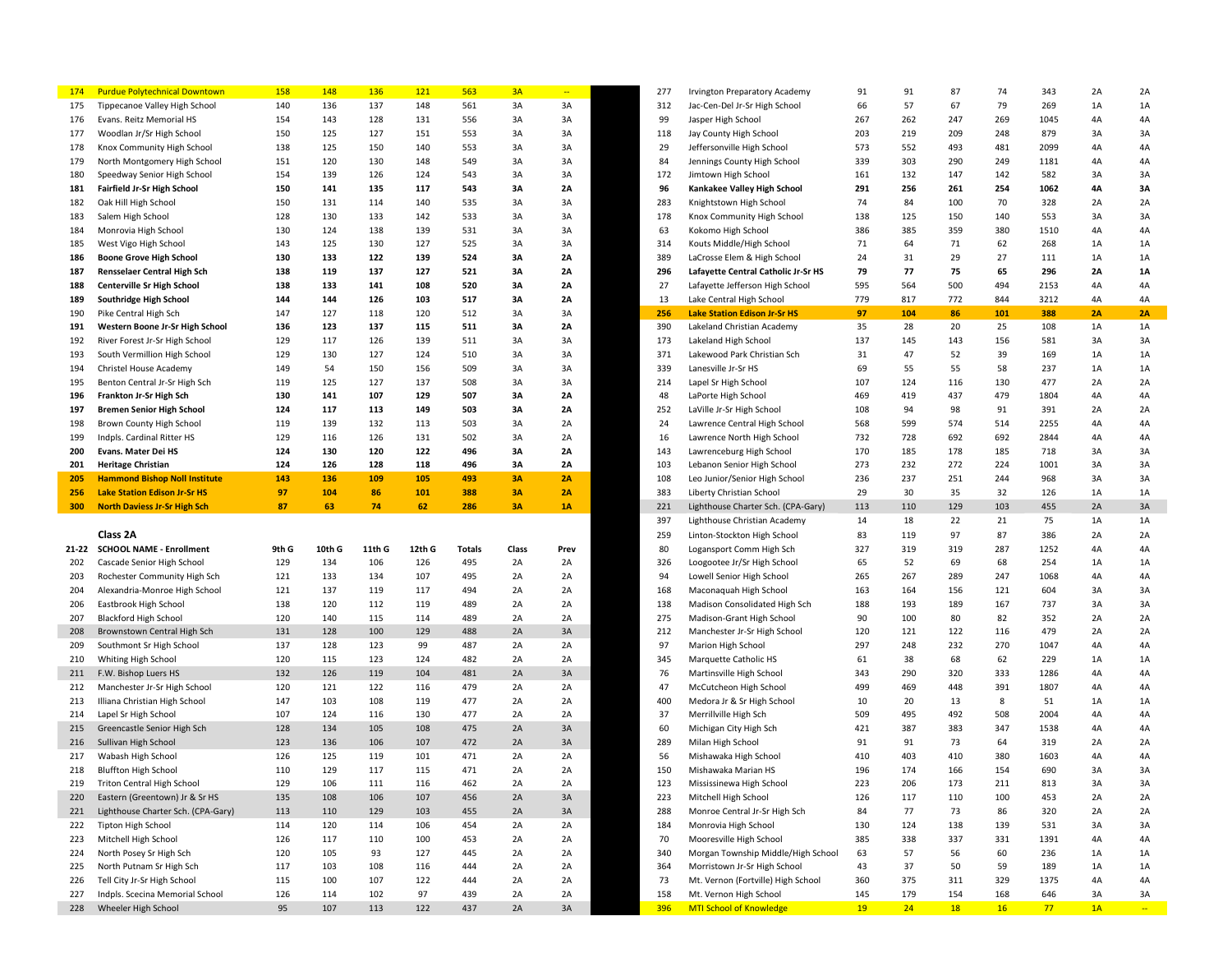| 229 | Prairie Heights Sr High Sch         | 113 | 113 | 105 | 101 | 432 | 2A | 2A | 232            | Muncie Burris Laboratory School      | 61  | 62  | 152 | 148 | 423  | 2A | 3A     |
|-----|-------------------------------------|-----|-----|-----|-----|-----|----|----|----------------|--------------------------------------|-----|-----|-----|-----|------|----|--------|
| 230 | Switzerland Co Senior High Sch      | 127 | 101 | 100 | 100 | 428 | 2A | 2A | 66             | Muncie Central High School           | 378 | 374 | 361 | 324 | 1437 | 4A | 4A     |
| 231 | Northeastern High School            | 122 | 107 | 105 | 92  | 426 | 2A | 2A | 57             | Munster High School                  | 373 | 429 | 369 | 409 | 1580 | 4A | 4A     |
| 232 | Muncie Burris Laboratory School     | 61  | 62  | 152 | 148 | 423 | 2A | 3A | 49             | New Albany Senior High School        | 477 | 468 | 438 | 404 | 1787 | 4A | 4Α     |
| 233 | 21st Century Charter Sch of Gary    | 113 | 117 | 94  | 97  | 421 | 2A | 2A | 119            | New Castle High Sch                  | 223 | 242 | 204 | 206 | 875  | 3A | 3A     |
| 234 | Eastern (Pekin) High Sch            | 128 | 100 | 97  | 94  | 419 | 2A | 2A | 95             | New Haven High School                | 305 | 293 | 237 | 229 | 1064 | 4A | 4A     |
| 235 | Delphi Community High School        | 102 | 106 | 107 | 103 | 418 | 2A | 2A | 85             | New Palestine High School            | 304 | 290 | 291 | 282 | 1167 | 4A | 4Α     |
| 236 | Whitko High School                  | 115 | 96  | 81  | 125 | 417 | 2A | 2A | 104            | New Prairie High School              | 248 | 247 | 251 | 239 | 985  | 3A | 3A     |
| 237 | Central Noble High School           | 104 | 112 | 92  | 109 | 417 | 2A | 2A | 369            | New Washington Middle/High School    | 48  | 49  | 36  | 41  | 174  | 1A | 1A     |
| 238 | Crawford County Jr-Sr HS            | 106 | 112 | 100 | 97  | 415 | 2A | 2A | 11             | Noblesville High School              | 881 | 812 | 767 | 774 | 3234 | 4A | 4Α     |
|     |                                     | 106 | 98  | 108 |     |     |    | 2A |                |                                      | 61  | 76  | 62  | 58  |      |    |        |
| 239 | Shenandoah High School              |     |     |     | 103 | 415 | 2A |    | 320            | North Central (Farmersburg) HS       |     |     |     |     | 257  | 1A | 1A     |
| 240 | Cass Jr-Sr High School              | 104 | 96  | 124 | 89  | 413 | 2A | 2A | 4              | North Central (Indpls.) High School  | 914 | 936 | 937 | 922 | 3709 | 4A | 4A     |
| 241 | <b>Elwood Community High School</b> | 95  | 94  | 114 | 107 | 410 | 2A | 2A | 300            | <b>North Daviess Jr-Sr High Sch</b>  | 87  | 63  | 74  | 62  | 286  | 3A | 1A     |
| 242 | <b>Riverside High School</b>        | 99  | 114 | 94  | 102 | 409 | 2A | 1A | 294            | North Decatur Jr-Sr High Sch         | 80  | 79  | 79  | 64  | 302  | 2A | 2A     |
| 243 | Andrean High School                 | 119 | 105 | 104 | 80  | 408 | 2A | 2A | 152            | North Harrison High School           | 162 | 182 | 153 | 190 | 687  | 3A | 3A     |
| 244 | Winchester Community High Sch       | 118 | 90  | 107 | 90  | 405 | 2A | 2A | 286            | North Judson-San Pierre High Sch     | 82  | 87  | 79  | 75  | 323  | 2A | 2A     |
| 245 | S.B. Career Academy                 | 126 | 91  | 95  | 92  | 404 | 2A | 2A | 255            | North Knox High School               | 99  | 109 | 90  | 90  | 388  | 2A | 2A     |
| 246 | Churubusco Jr-Sr High School        | 97  | 108 | 99  | 100 | 404 | 2A | 2A | 299            | North Miami Middle/High School       | 66  | 71  | 84  | 66  | 287  | 2A | 1A     |
| 247 | Paoli Jr & Sr High Sch              | 101 | 105 | 85  | 110 | 401 | 2A | 2A | 179            | North Montgomery High School         | 151 | 120 | 130 | 148 | 549  | 3A | 3A     |
| 248 | Clarksville Senior High Sch         | 98  | 100 | 93  | 104 | 395 | 2A | 2A | 269            | North Newton Jr-Sr High Sch          | 98  | 77  | 90  | 95  | 360  | 2A | 2A     |
| 249 | Perry Central Jr-Sr High Sch        | 117 | 97  | 95  | 85  | 394 | 2A | 2A | 224            | North Posey Sr High Sch              | 120 | 105 | 93  | 127 | 445  | 2A | 2A     |
|     |                                     | 111 |     |     |     |     |    | 2A |                |                                      |     |     |     |     | 444  |    |        |
| 250 | Austin High School                  |     | 98  | 98  | 87  | 394 | 2A |    | 225            | North Putnam Sr High Sch             | 117 | 103 | 108 | 116 |      | 2A | 2A     |
| 251 | Union County High School            | 88  | 125 | 95  | 85  | 393 | 2A | 2A | 356            | North Vermillion High School         | 44  | 54  | 58  | 57  | 213  | 1A | 1A     |
| 252 | LaVille Jr-Sr High School           | 108 | 94  | 98  | 91  | 391 | 2A | 2A | 310            | North White Jr/Sr High School        | 71  | 76  | 69  | 56  | 272  | 1A | 1A     |
| 253 | Westview Jr-Sr High School          | 96  | 94  | 104 | 96  | 390 | 2A | 2A | 309            | Northeast Dubois High School         | 68  | 70  | 64  | 73  | 275  | 1A | 1A     |
| 254 | Eastside Junior-Senior High Sch     | 106 | 92  | 102 | 89  | 389 | 2A | 2A | 231            | Northeastern High School             | 122 | 107 | 105 | 92  | 426  | 2A | 2A     |
| 255 | North Knox High School              | 99  | 109 | 90  | 90  | 388 | 2A | 2A | 306            | Northfield Jr-Sr High School         | 77  | 69  | 65  | 64  | 275  | 1A | 1A     |
| 257 | Winamac Community High School       | 103 | 103 | 83  | 98  | 387 | 2A | 2A | 67             | Northridge High School               | 374 | 340 | 362 | 334 | 1410 | 4A | 4A     |
| 258 | Seeger Memorial Jr-Sr HS            | 101 | 94  | 101 | 91  | 387 | 2A | 2A | 109            | Northview High School                | 243 | 251 | 227 | 234 | 955  | 3A | 3A     |
| 259 | Linton-Stockton High School         | 83  | 119 | 97  | 87  | 386 | 2A | 2A | 167            | Northwestern Sr High Sch             | 153 | 143 | 159 | 150 | 605  | 3A | 3A     |
| 260 | Forest Park Jr-Sr High Sch          | 107 | 73  | 98  | 107 | 385 | 2A | 2A | 115            | NorthWood High School                | 231 | 246 | 213 | 198 | 888  | 3A | 3A     |
| 261 | South Knox Middle-High School       | 105 | 97  | 93  | 84  | 379 | 2A | 2A | 128            |                                      | 176 | 215 | 213 | 186 | 790  | 3A | 3A     |
|     |                                     |     |     |     |     |     |    |    |                | Norwell High School                  |     |     |     |     |      |    |        |
| 262 | Eastern Hancock High Sch            | 83  | 100 | 97  | 99  | 379 | 2A | 2A | 182            | Oak Hill High School                 | 150 | 131 | 114 | 140 | 535  | 3A | 3A     |
| 263 | Park Tudor School                   | 85  | 115 | 97  | 81  | 378 | 2A | 2A | 365            | Oldenburg Academy                    | 44  | 41  | 42  | 52  | 179  | 1A | 1A     |
| 264 | Southwestern (Hanover) Middle/Sr HS | 92  | 97  | 90  | 98  | 377 | 2A | 2A | 379            | Oregon-Davis Jr-Sr High School       | 34  | 39  | 32  | 35  | 140  | 1A | 1A     |
| 265 | South Spencer High School           | 94  | 93  | 90  | 98  | 375 | 2A | 2A | 322            | Orleans Jr-Sr High Sch               | 75  | 76  | 65  | 40  | 256  | 1A | 1A     |
| 266 | Adams Central High School           | 104 | 100 | 84  | 80  | 368 | 2A | 2A | 157            | Owen Valley Community HS             | 165 | 173 | 169 | 143 | 650  | 3A | 3A     |
| 267 | Parke Heritage High School          | 97  | 93  | 98  | 80  | 368 | 2A | 2A | 247            | Paoli Jr & Sr High Sch               | 101 | 105 | 85  | 110 | 401  | 2A | 2A     |
| 268 | South Ripley High School            | 94  | 86  | 89  | 93  | 362 | 2A | 2A | 263            | Park Tudor School                    | 85  | 115 | 97  | 81  | 378  | 2A | 2A     |
| 269 | North Newton Jr-Sr High Sch         | 98  | 77  | 90  | 95  | 360 | 2A | 2A | 267            | Parke Heritage High School           | 97  | 93  | 98  | 80  | 368  | 2A | 2A     |
| 270 | South Putnam High School            | 99  | 81  | 102 | 77  | 359 | 2A | 2A | 68             | Pendleton Heights High School        | 371 | 360 | 329 | 349 | 1409 | 4A | 4Α     |
| 271 | Wapahani High School                | 92  | 83  | 102 | 81  | 358 | 2A | 2A | 8              | Penn High School                     | 859 | 848 | 852 | 786 | 3345 | 4A | 4А     |
| 272 | Hebron High School                  | 97  | 95  | 84  | 79  | 355 | 2A | 2A | 249            | Perry Central Jr-Sr High Sch         | 117 | 97  | 95  | 85  | 394  | 2A | 2A     |
| 273 | <b>Taylor High School</b>           | 104 | 87  | 86  | 76  | 353 | 2A | 2A | 22             | Perry Meridian High School           | 624 | 577 | 588 | 596 | 2385 | 4A | 4Α     |
|     |                                     |     |     |     |     |     |    |    |                |                                      |     |     |     |     |      |    |        |
| 274 | Clinton Prairie Jr-Sr HS            | 86  | 94  | 85  | 88  | 353 | 2A | 2A | 156            | Peru High School                     | 148 | 161 | 172 | 174 | 655  | 3A | 3A     |
| 275 | Madison-Grant High School           | 90  | 100 | 80  | 82  | 352 | 2A | 2A | 190            | Pike Central High Sch                | 147 | 127 | 118 | 120 | 512  | 3A | 3A     |
| 276 | Covenant Christian (Indpls.) HS     | 90  | 77  | 102 | 83  | 352 | 2A | 2A | $\overline{7}$ | Pike High School                     | 862 | 894 | 849 | 782 | 3387 | 4A | 4A     |
| 277 | Irvington Preparatory Academy       | 91  | 91  | 87  | 74  | 343 | 2A | 2A | 291            | Pioneer Jr-Sr High School            | 88  | 70  | 76  | 79  | 313  | 2Α | 1A     |
| 278 | University High School of Indiana   | 86  | 86  | 85  | 86  | 343 | 2A | 2A | 45             | Plainfield High School               | 477 | 424 | 470 | 452 | 1823 | 4A | 4A     |
| 279 | Carroll (Flora) Jr-Sr High Sch      | 95  | 90  | 91  | 61  | 337 | 2A | 2A | 92             | Plymouth High School                 | 270 | 302 | 246 | 262 | 1080 | 4A | 4A     |
| 280 | South Adams High School             | 78  | 92  | 79  | 88  | 337 | 2A | 2A | 23             | Portage High School                  | 564 | 572 | 582 | 560 | 2278 | 4A | 4A     |
| 281 | Hagerstown Jr-Sr High School        | 96  | 88  | 70  | 78  | 332 | 2A | 2A | 229            | Prairie Heights Sr High Sch          | 113 | 113 | 105 | 101 | 432  | 2A | 2A     |
| 282 | Sheridan High School                | 79  | 80  | 82  | 88  | 329 | 2A | 2A | 170            | Princeton Comm High Sch              | 161 | 151 | 161 | 123 | 596  | 3A | 3A     |
| 283 | Knightstown High School             | 74  | 84  | 100 | 70  | 328 | 2A | 2A | 363            | Providence Cristo Rey HS             | 48  | 59  | 45  | 39  | 191  | 1A | 1A     |
|     |                                     |     |     |     |     |     |    |    |                |                                      |     |     |     |     |      |    |        |
| 284 | Providence HS                       | 87  | 79  | 76  | 85  | 327 | 2A | 2A | 284            | Providence HS                        | 87  | 79  | 76  | 85  | 327  | 2A | 2A     |
| 285 | Hauser Jr-Sr High School            | 87  | 69  | 87  | 84  | 327 | 2A | 1A | 174            | <b>Purdue Polytechnical Downtown</b> | 158 | 148 | 136 | 121 | 563  | 3A | $\sim$ |
| 286 | North Judson-San Pierre High Sch    | 82  | 87  | 79  | 75  | 323 | 2A | 2A | 375            | Randolph Southern HS                 | 39  | 47  | 33  | 40  | 159  | 1A | 1A     |
| 287 | Eastern Greene High School          | 96  | 83  | 72  | 70  | 321 | 2A | 2A | 187            | Rensselaer Central High Sch          | 138 | 119 | 137 | 127 | 521  | 3A | 2A     |
| 288 | Monroe Central Jr-Sr High Sch       | 84  | 77  | 73  | 86  | 320 | 2A | 2A | 75             | Richmond High School                 | 356 | 367 | 291 | 313 | 1327 | 4A | 4A     |
| 289 | Milan High School                   | 91  | 91  | 73  | 64  | 319 | 2A | 2A | 346            | Rising Sun High School               | 60  | 61  | 51  | 57  | 229  | 1A | 1A     |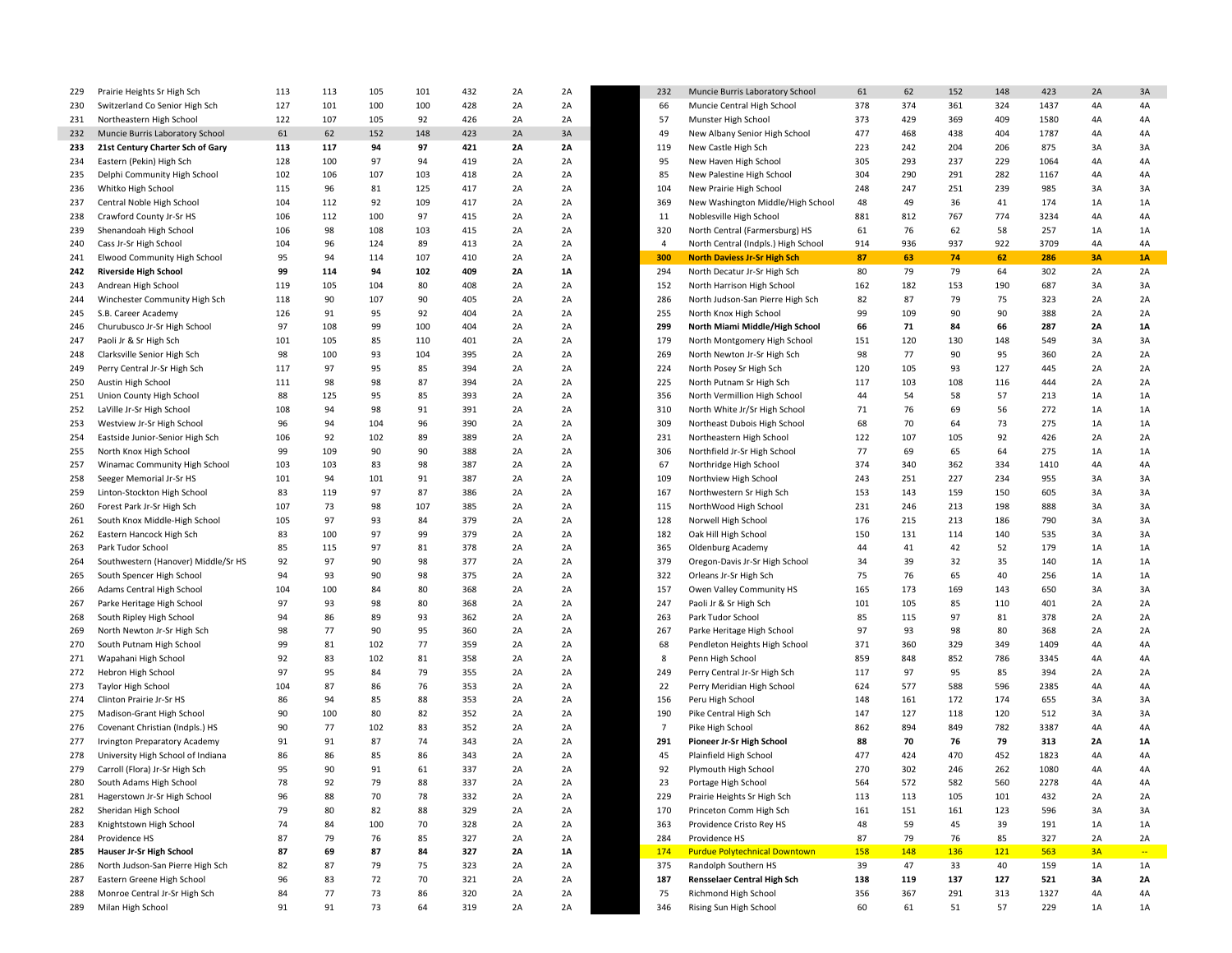| 290   | South Central (Union Mills) Jr-Sr HS                   | 80    | 82     | 68                   | 84                 | 314           | 2A       | 2A       | 192 | River Forest Jr-Sr High School                                  | 129 | 117      | 126 | 139             | 511        | 3A | 3A              |
|-------|--------------------------------------------------------|-------|--------|----------------------|--------------------|---------------|----------|----------|-----|-----------------------------------------------------------------|-----|----------|-----|-----------------|------------|----|-----------------|
| 291   | Pioneer Jr-Sr High School                              | 88    | 70     | 76                   | 79                 | 313           | 2A       | 1A       | 242 | <b>Riverside High School</b>                                    | 99  | 114      | 94  | 102             | 409        | 2A | <b>1A</b>       |
| 292   | Cloverdale High School                                 | 77    | 77     | 78                   | 81                 | 313           | 2A       | 2A       | 293 | Riverton Parke Jr-Sr High School                                | 91  | 76       | 61  | 83              | 311        | 2A | 2A              |
| 293   | Riverton Parke Jr-Sr High School                       | 91    | 76     | 61                   | 83                 | 311           | 2A       | 2A       | 203 | Rochester Community High Sch                                    | 121 | 133      | 134 | 107             | 495        | 2A | 2A              |
| 294   | North Decatur Jr-Sr High Sch                           | 80    | 79     | 79                   | 64                 | 302           | 2A       | 2A       | 367 | Rock Creek Community Academy                                    | 47  | 52       | 43  | 34              | 176        | 1A | 1A              |
|       |                                                        |       |        | 78                   |                    | 299           |          |          |     |                                                                 |     | 252      |     | 290             | 1081       | 4A | 4A              |
| 295   | Henryville Jr & Sr High Sch                            | 69    | 82     |                      | 70                 |               | 2A       | 2A       | 91  | Roncalli High School                                            | 278 |          | 261 |                 |            |    |                 |
| 296   | Lafayette Central Catholic Jr-Sr HS                    | 79    | 77     | 75                   | 65                 | 296           | 2A       | 1A       | 311 | Rossville Senior High School                                    | 69  | 69       | 55  | 78              | 271        | 1A | 2A              |
| 297   | Covington Community High Sch                           | 75    | 66     | 74                   | 79                 | 294           | 2A       | 2A       | 154 | Rushville Consolidated High Sch                                 | 189 | 160      | 168 | 143             | 660        | 3A | 3A              |
| 298   | <b>Fremont High School</b>                             | 74    | 66     | 74                   | 77                 | 291           | 2A       | 1A       | 39  | S.B. Adams High School                                          | 509 | 517      | 466 | 425             | 1917       | 4A | 4A              |
| 299   | North Miami Middle/High School                         | 66    | 71     | 84                   | 66                 | 287           | 2A       | 1A       | 245 | S.B. Career Academy                                             | 126 | 91       | 95  | 92              | 404        | 2A | 2A              |
| 301   | Wes-Del Middle/Senior High Sch                         | 70    | 68     | 67                   | 81                 | 286           | 2A       | 1A       | 130 | S.B. Clay High School                                           | 216 | 174      | 194 | 194             | 778        | 3A | 3A              |
| 302   | Bowman Leadership Academy                              | 76    | 72     | 74                   | 63                 | 285           | 2A       | 2A       | 100 | S.B. Riley High School                                          | 277 | 312      | 225 | 216             | 1030       | 4A | 4A              |
| 333   | F.W. Blackhawk Christian Jr-Sr HS                      | 71    | 51     | 65                   | 58                 | 245           | 2A       | 2A       | 124 | S.B. Saint Joseph's HS                                          | 205 | 195      | 205 | 201             | 806        | 3A | 3A              |
|       |                                                        |       |        |                      |                    |               |          |          | 126 | S.B. Washington High School                                     | 240 | 232      | 190 | 139             | 801        | 3A | 3A              |
|       | Class 1A                                               |       |        |                      |                    |               |          |          | 183 | Salem High School                                               | 128 | 130      | 133 | 142             | 533        | 3A | 3A              |
| 21-22 | <b>SCHOOL NAME - Enrollment</b>                        | 9th G | 10th G | 11th G               | 12th G             | <b>Totals</b> | Class    | Prev     | 141 | Scottsburg Senior High School                                   | 200 | 195      | 165 | 163             | 723        | 3A | 3A              |
| 303   | Tecumseh Jr-Sr High Sch                                | 68    | 79     | 74                   | 62                 | 283           | 1A       | 2A       | 258 | Seeger Memorial Jr-Sr HS                                        | 101 | 94       | 101 | 91              | 387        | 2A | 2A              |
| 304   | Daleville Jr/Sr High School                            | 78    | 68     | 75                   | 60                 | 281           | 1A       | 1A       | 395 | Seton Catholic High School                                      | 22  | 22       | 23  | 11              | 78         | 1A | 1A              |
| 305   | Hammond Acad. Of Sci. & Tech.                          | 83    | 76     | 67                   | 53                 | 279           | 1A       | 1A       | 55  | Seymour Senior High School                                      | 487 | 388      | 372 | 358             | 1605       | 4A | 4A              |
| 306   | Northfield Jr-Sr High School                           | 77    | 69     | 65                   | 64                 | 275           | 1A       | 1A       | 372 | Shakamak Jr-Sr High Sch                                         | 50  | 47       | 42  | 28              | 167        | 1A | 1A              |
| 307   | Fountain Central High School                           | 76    | 74     | 55                   | 70                 | 275           | 1A       | 2A       | 382 | Shawe Memorial HS                                               | 30  | 37       | 41  | 19              | 127        | 1A | 1A              |
| 308   | Cambridge City Lincoln Sr High Sch                     | 75    | 64     | 62                   | 74                 | 275           | 1A       | 2A       | 87  | Shelbyville Sr High Sch                                         | 315 | 289      | 285 | 244             | 1133       | 4A | 4A              |
| 309   | Northeast Dubois High School                           | 68    | 70     | 64                   | 73                 | 275           | 1A       | 1A       | 239 | Shenandoah High School                                          | 106 | 98       | 108 | 103             | 415        | 2A | 2A              |
| 310   | North White Jr/Sr High School                          | 71    | 76     | 69                   | 56                 | 272           | 1A       | 1A       | 282 | Sheridan High School                                            | 79  | 80       | 82  | 88              | 329        | 2A | 2A              |
| 311   | Rossville Senior High School                           | 69    | 69     | 55                   | 78                 | 271           | 1A       | 2A       | 357 | Shoals Comm Jr-Sr High Sch                                      | 48  | 66       | 40  | 53              | 207        | 1A | 1A              |
| 312   | Jac-Cen-Del Jr-Sr High School                          | 66    | 57     | 67                   | 79                 | 269           | 1A       | 1A       | 112 | Silver Creek High School                                        | 247 | 246      | 218 | 202             | 913        | 3A | 3A              |
| 313   | West Washington Jr-Sr HS                               | 75    | 74     | 66                   | 53                 | 268           | 1A       | 1A       | 403 | Smith Academy for Excellence                                    | 14  | 8        | 13  | 5               | 40         | 1A | 1A              |
|       |                                                        | 71    | 64     | 71                   | 62                 | 268           |          |          | 280 | South Adams High School                                         | 78  | 92       | 79  | 88              | 337        | 2A | 2A              |
| 314   | Kouts Middle/High School                               | 67    | 74     | 59                   | 67                 | 267           | 1A       | 1A       | 354 |                                                                 |     | 55       | 48  | 49              | 215        | 1A | 1A              |
| 315   | Westville High School                                  |       |        |                      |                    |               | 1A       | 1A       |     | South Central (Elizabeth) Jr & Sr HS                            | 63  |          |     |                 |            |    |                 |
| 316   | Springs Valley Comm High Sch                           | 78    | 62     | 73                   | 51                 | 264           | 1A       | 1A       | 290 | South Central (Union Mills) Jr-Sr HS                            | 80  | 82       | 68  | 84              | 314        | 2A | 2A              |
| 317   | Washington Twp Middle/High School                      | 76    | 53     | 72                   | 63                 | 264           | 1A       | 1A       | 151 | South Dearborn High School                                      | 194 | 162      | 154 | 179             | 689        | 3A | 3A              |
| 318   | South Decatur Jr-Sr High Sch                           | 58    | 67     | 64                   | 71                 | 260           | 1A       | 1A       | 318 | South Decatur Jr-Sr High Sch                                    | 58  | 67       | 64  | 71              | 260        | 1A | 1A              |
| 319   | Triton Jr-Sr High Sch                                  | 74    | 65     | 60                   | 59                 | 258           | 1A       | 1A       | 261 | South Knox Middle-High School                                   | 105 | 97       | 93  | 84              | 379        | 2A | 2A              |
| 320   | North Central (Farmersburg) HS                         | 61    | 76     | 62                   | 58                 | 257           | 1A       | 1A       | 349 | South Newton Senior High Sch                                    | 45  | 58       | 68  | 54              | 225        | 1A | 1A              |
| 321   | Victory College Prep                                   | 87    | 61     | 52                   | 56                 | 256           | 1A       | 1A       | 270 | South Putnam High School                                        | 99  | 81       | 102 | 77              | 359        | 2A | 2A              |
| 322   | Orleans Jr-Sr High Sch                                 | 75    | 76     | 65                   | 40                 | 256           | 1A       | 1A       | 268 | South Ripley High School                                        | 94  | 86       | 89  | 93              | 362        | 2A | 2A              |
| 323   | Indpls. Metropolitan Academy                           | 30    | 49     | 73                   | 104                | 256           | 1A       | 1A       | 265 | South Spencer High School                                       | 94  | 93       | 90  | 98              | 375        | 2A | 2A              |
| 324   | Clay City Jr-Sr High School                            | 74    | 61     | 59                   | 61                 | 255           | 1A       | 1A       | 193 | South Vermillion High School                                    | 129 | 130      | 127 | 124             | 510        | 3A | 3A              |
| 325   | <b>Culver Community High Sch</b>                       | 64    | 62     | 70                   | 59                 | 255           | 1A       | 1A       | 328 | Southern Wells Jr-Sr High Sch                                   | 61  | 61       | 57  | 73              | 252        | 1A | 1A              |
| 326   | Loogootee Jr/Sr High School                            | 65    | 52     | 69                   | 68                 | 254           | 1A       | 1A       | 209 | Southmont Sr High School                                        | 137 | 128      | 123 | 99              | 487        | 2A | 2A              |
| 327   | Clinton Central Junior-Senior HS                       | 62    | 74     | 56                   | 60                 | 252           | 1A       | 1A       | 21  | Southport High School                                           | 650 | 606      | 582 | 553             | 2391       | 4A | 4A              |
| 328   | Southern Wells Jr-Sr High Sch                          | 61    | 61     | 57                   | 73                 | 252           | 1A       | 1A       | 189 | Southridge High School                                          | 144 | 144      | 126 | 103             | 517        | 3A | 2A              |
| 329   | F.W. Canterbury School                                 | 61    | 66     | 59                   | 65                 | 251           | 1A       | 2A       | 264 | Southwestern (Hanover) Middle/Sr HS                             | 92  | 97       | 90  | 98              | 377        | 2A | 2A              |
| 330   | Cowan High School                                      | 56    | 71     | 63                   | 58                 | 248           | 1A       | 1A       | 368 | Southwestern (Shelby) High School                               | 45  | 45       | 49  | 37              | 176        | 1A | 1A              |
| 331   | Union City Community High Sch                          | 84    | 50     | 56                   | 56                 | 246           | 1A       | 1A       | 337 | Southwood Jr-Sr High School                                     | 63  | 70       | 57  | 50              | 240        | 1A | 1A              |
| 332   | Barr Reeve Jr-Sr High School                           | 68    | 75     | 49                   | 54                 | 246           | 1A       | 1A       | 180 | Speedway Senior High School                                     | 154 | 139      | 126 | 124             | 543        | 3A | 3A              |
| 334   | Bloomfield Jr-Sr High School                           | 67    | 62     | 52                   | 63                 | 244           | 1A       | 1A       | 316 | Springs Valley Comm High Sch                                    | 78  | 62       | 73  | 51              | 264        | 1A | 1A              |
| 335   | Christian Academy of Indiana                           | 85    | 51     | 49                   | 57                 | 242           | 1A       | 1A       | 216 | Sullivan High School                                            | 123 | 136      | 106 | 107             | 472        | 2A | 3A              |
| 336   | Anderson Preparatory Academy                           | 78    | 72     | 43                   | 48                 | 241           | 1A       | 1A       | 230 | Switzerland Co Senior High Sch                                  | 127 | 101      | 100 | 100             | 428        | 2A | 2A              |
| 337   | Southwood Jr-Sr High School                            | 63    | 70     | 57                   | 50                 | 240           | 1A       | 1A       | 273 | Taylor High School                                              | 104 | 87       | 86  | 76              | 353        | 2A | 2A              |
| 338   | White River Valley Jr/Sr High Sch                      | 66    | 58     | 47                   | 68                 | 239           | 1A       | 1A       | 303 | Tecumseh Jr-Sr High Sch                                         | 68  | 79       | 74  | 62              | 283        | 1A | 2A              |
| 339   | Lanesville Jr-Sr HS                                    | 69    | 55     | 55                   | 58                 | 237           | 1A       | 1A       | 226 | Tell City Jr-Sr High School                                     | 115 | 100      | 107 | 122             | 444        | 2A | 2A              |
| 340   | Morgan Township Middle/High School                     | 63    | 57     | 56                   | 60                 | 236           | 1A       | 1A       | 58  | Terre Haute North Vigo High Sch                                 | 414 | 409      | 403 | 349             | 1575       | 4A | 4A              |
| 341   | Tri Junior-Senior High School                          | 64    | 57     | 58                   | 55                 | 234           | 1A       | 1A       | 54  | Terre Haute South Vigo High Sch                                 | 476 | 429      | 397 | 349             | 1651       | 4A | 4A              |
| 342   | Caston Jr-Sr High Sch                                  | 56    | 59     | 64                   | 55                 | 234           | 1A       | 1A       | 352 | <b>Tindley Accelerated Sch</b>                                  | 70  | 53       | 52  | 44              | 219        | 1A | 1A              |
| 343   | Tri Central Middle-High School                         | 63    | 61     | 53                   | 56                 | 233           |          |          | 175 |                                                                 | 140 | 136      | 137 | 148             | 561        | 3A | 3A              |
| 344   | Faith Christian School                                 | 60    | 73     | 46                   | 53                 | 232           | 1A<br>1A | 1A<br>1A | 222 | Tippecanoe Valley High School<br>Tipton High School             | 114 |          | 114 | 106             |            | 2A | 2A              |
| 345   |                                                        |       | 38     |                      |                    |               |          |          | 384 | Traders Point Christian Academy                                 |     | 120      |     |                 | 454        |    |                 |
|       | Marquette Catholic HS                                  | 61    |        | 68                   | 62                 | 229           | 1A       | 1A       |     |                                                                 | 31  | 25       | 34  | 34              | 124        | 1A | 1A              |
| 346   | Rising Sun High School<br>Edinburgh Community High Sch | 60    | 61     | 51<br>E <sub>2</sub> | 57<br>$E^{\wedge}$ | 229<br>220    | 1A       | 1A       | 343 | Tri Central Middle-High School<br>Tri Junior Conjor High School | 63  | 61<br>E7 | 53  | 56<br><b>CC</b> | 233<br>וכר | 1A | 1A<br><b>1A</b> |
|       |                                                        |       |        |                      |                    |               |          |          |     |                                                                 |     |          |     |                 |            |    |                 |

| 290  | South Central (Union Mills) Jr-Sr HS | 80       | 82     | 68     | 84     | 314           | 2A    | 2A       | 192 | River Forest Jr-Sr High School       | 129 | 117       | 126       | 139 | 511  | 3A | 3A |
|------|--------------------------------------|----------|--------|--------|--------|---------------|-------|----------|-----|--------------------------------------|-----|-----------|-----------|-----|------|----|----|
| 291  | Pioneer Jr-Sr High School            | 88       | 70     | 76     | 79     | 313           | 2A    | 1A       | 242 | <b>Riverside High School</b>         | 99  | 114       | 94        | 102 | 409  | 2A | 1A |
| 292  | Cloverdale High School               | 77       | 77     | 78     | 81     | 313           | 2A    | 2A       | 293 | Riverton Parke Jr-Sr High School     | 91  | 76        | 61        | 83  | 311  | 2A | 2A |
| 293  | Riverton Parke Jr-Sr High School     | 91       | 76     | 61     | 83     | 311           | 2A    | 2A       | 203 | Rochester Community High Sch         | 121 | 133       | 134       | 107 | 495  | 2A | 2A |
| 294  | North Decatur Jr-Sr High Sch         | 80       | 79     | 79     | 64     | 302           | 2A    | 2A       | 367 | Rock Creek Community Academy         | 47  | 52        | 43        | 34  | 176  | 1A | 1A |
| 295  | Henryville Jr & Sr High Sch          | 69       | 82     | 78     | 70     | 299           | 2A    | 2A       | 91  | Roncalli High School                 | 278 | 252       | 261       | 290 | 1081 | 4A | 4A |
| 296  | Lafayette Central Catholic Jr-Sr HS  | 79       | 77     | 75     | 65     | 296           | 2A    | 1A       | 311 | Rossville Senior High School         | 69  | 69        | 55        | 78  | 271  | 1A | 2A |
| 297  |                                      | 75       | 66     | 74     | 79     | 294           | 2A    | 2A       | 154 |                                      | 189 | 160       | 168       | 143 | 660  | 3A | 3A |
|      | Covington Community High Sch         |          |        |        |        |               |       |          |     | Rushville Consolidated High Sch      |     |           |           |     |      |    |    |
| 298  | <b>Fremont High School</b>           | 74       | 66     | 74     | 77     | 291           | 2A    | 1A       | 39  | S.B. Adams High School               | 509 | 517       | 466       | 425 | 1917 | 4A | 4A |
| 299  | North Miami Middle/High School       | 66       | 71     | 84     | 66     | 287           | 2A    | 1A       | 245 | S.B. Career Academy                  | 126 | 91        | 95        | 92  | 404  | 2A | 2A |
| 301  | Wes-Del Middle/Senior High Sch       | 70       | 68     | 67     | 81     | 286           | 2A    | 1A       | 130 | S.B. Clay High School                | 216 | 174       | 194       | 194 | 778  | 3A | 3A |
| 302  | Bowman Leadership Academy            | 76       | 72     | 74     | 63     | 285           | 2A    | 2A       | 100 | S.B. Riley High School               | 277 | 312       | 225       | 216 | 1030 | 4A | 4A |
| 333  | F.W. Blackhawk Christian Jr-Sr HS    | 71       | 51     | 65     | 58     | 245           | 2A    | 2A       | 124 | S.B. Saint Joseph's HS               | 205 | 195       | 205       | 201 | 806  | 3A | 3A |
|      |                                      |          |        |        |        |               |       |          | 126 | S.B. Washington High School          | 240 | 232       | 190       | 139 | 801  | 3A | 3A |
|      | Class 1A                             |          |        |        |        |               |       |          | 183 | Salem High School                    | 128 | 130       | 133       | 142 | 533  | 3A | 3A |
| 1-22 | <b>SCHOOL NAME - Enrollment</b>      | 9th G    | 10th G | 11th G | 12th G | <b>Totals</b> | Class | Prev     | 141 | Scottsburg Senior High School        | 200 | 195       | 165       | 163 | 723  | 3A | 3A |
| 303  | Tecumseh Jr-Sr High Sch              | 68       | 79     | 74     | 62     | 283           | 1A    | 2A       | 258 | Seeger Memorial Jr-Sr HS             | 101 | 94        | 101       | 91  | 387  | 2A | 2A |
| 304  | Daleville Jr/Sr High School          | 78       | 68     | 75     | 60     | 281           | 1A    | 1A       | 395 | Seton Catholic High School           | 22  | 22        | 23        | 11  | 78   | 1A | 1A |
| 305  | Hammond Acad. Of Sci. & Tech.        | 83       | 76     | 67     | 53     | 279           | 1A    | 1A       | 55  | Seymour Senior High School           | 487 | 388       | 372       | 358 | 1605 | 4A | 4A |
| 306  | Northfield Jr-Sr High School         | 77       | 69     | 65     | 64     | 275           | 1A    | 1A       | 372 | Shakamak Jr-Sr High Sch              | 50  | 47        | 42        | 28  | 167  | 1A | 1A |
| 307  | Fountain Central High School         | 76       | 74     | 55     | 70     | 275           | 1A    | 2A       | 382 | Shawe Memorial HS                    | 30  | 37        | 41        | 19  | 127  | 1A | 1A |
| 308  | Cambridge City Lincoln Sr High Sch   | 75       | 64     | 62     | 74     | 275           | 1A    | 2A       | 87  | Shelbyville Sr High Sch              | 315 | 289       | 285       | 244 | 1133 | 4A | 4A |
| 309  | Northeast Dubois High School         | 68       | 70     | 64     | 73     | 275           | 1A    | 1A       | 239 | Shenandoah High School               | 106 | 98        | 108       | 103 | 415  | 2A | 2A |
| 310  | North White Jr/Sr High School        | 71       | 76     | 69     | 56     | 272           | 1A    | 1A       | 282 | Sheridan High School                 | 79  | 80        | 82        | 88  | 329  | 2A | 2A |
| 311  | Rossville Senior High School         | 69       | 69     | 55     | 78     | 271           | 1A    | 2A       | 357 | Shoals Comm Jr-Sr High Sch           | 48  | 66        | 40        | 53  | 207  | 1A | 1A |
| 312  | Jac-Cen-Del Jr-Sr High School        | 66       | 57     | 67     | 79     | 269           | 1A    | 1A       | 112 | Silver Creek High School             | 247 | 246       | 218       | 202 | 913  | 3A | 3A |
| 313  | West Washington Jr-Sr HS             | 75       | 74     | 66     | 53     | 268           | 1A    | 1A       | 403 | Smith Academy for Excellence         | 14  | 8         | 13        | 5   | 40   | 1A | 1A |
| 314  | Kouts Middle/High School             | 71       | 64     | 71     | 62     | 268           | 1A    | 1A       | 280 | South Adams High School              | 78  | 92        | 79        | 88  | 337  | 2A | 2A |
| 315  | Westville High School                | 67       | 74     | 59     | 67     | 267           | 1A    | 1A       | 354 | South Central (Elizabeth) Jr & Sr HS | 63  | 55        | 48        | 49  | 215  | 1A | 1A |
| 316  | Springs Valley Comm High Sch         | 78       | 62     | 73     | 51     | 264           | 1A    | 1A       | 290 | South Central (Union Mills) Jr-Sr HS | 80  | 82        | 68        | 84  | 314  | 2A | 2A |
|      | Washington Twp Middle/High School    |          | 53     | 72     | 63     |               |       |          |     |                                      | 194 |           |           | 179 |      |    | 3A |
| 317  | South Decatur Jr-Sr High Sch         | 76<br>58 | 67     | 64     | 71     | 264<br>260    | 1A    | 1A<br>1A | 151 | South Dearborn High School           |     | 162<br>67 | 154<br>64 | 71  | 689  | 3A | 1A |
| 318  |                                      |          |        |        |        |               | 1A    |          | 318 | South Decatur Jr-Sr High Sch         | 58  |           |           |     | 260  | 1A |    |
| 319  | Triton Jr-Sr High Sch                | 74       | 65     | 60     | 59     | 258           | 1A    | 1A       | 261 | South Knox Middle-High School        | 105 | 97        | 93        | 84  | 379  | 2A | 2A |
| 320  | North Central (Farmersburg) HS       | 61       | 76     | 62     | 58     | 257           | 1A    | 1A       | 349 | South Newton Senior High Sch         | 45  | 58        | 68        | 54  | 225  | 1A | 1A |
| 321  | Victory College Prep                 | 87       | 61     | 52     | 56     | 256           | 1A    | 1A       | 270 | South Putnam High School             | 99  | 81        | 102       | 77  | 359  | 2A | 2A |
| 322  | Orleans Jr-Sr High Sch               | 75       | 76     | 65     | 40     | 256           | 1A    | 1A       | 268 | South Ripley High School             | 94  | 86        | 89        | 93  | 362  | 2A | 2A |
| 323  | Indpls. Metropolitan Academy         | 30       | 49     | 73     | 104    | 256           | 1A    | 1A       | 265 | South Spencer High School            | 94  | 93        | 90        | 98  | 375  | 2A | 2A |
| 324  | Clay City Jr-Sr High School          | 74       | 61     | 59     | 61     | 255           | 1A    | 1A       | 193 | South Vermillion High School         | 129 | 130       | 127       | 124 | 510  | 3A | 3A |
| 325  | Culver Community High Sch            | 64       | 62     | 70     | 59     | 255           | 1A    | 1A       | 328 | Southern Wells Jr-Sr High Sch        | 61  | 61        | 57        | 73  | 252  | 1A | 1A |
| 326  | Loogootee Jr/Sr High School          | 65       | 52     | 69     | 68     | 254           | 1A    | 1A       | 209 | Southmont Sr High School             | 137 | 128       | 123       | 99  | 487  | 2A | 2A |
| 327  | Clinton Central Junior-Senior HS     | 62       | 74     | 56     | 60     | 252           | 1A    | 1A       | 21  | Southport High School                | 650 | 606       | 582       | 553 | 2391 | 4A | 4A |
| 328  | Southern Wells Jr-Sr High Sch        | 61       | 61     | 57     | 73     | 252           | 1A    | 1A       | 189 | Southridge High School               | 144 | 144       | 126       | 103 | 517  | 3A | 2A |
| 329  | F.W. Canterbury School               | 61       | 66     | 59     | 65     | 251           | 1A    | 2A       | 264 | Southwestern (Hanover) Middle/Sr HS  | 92  | 97        | 90        | 98  | 377  | 2A | 2A |
| 330  | Cowan High School                    | 56       | 71     | 63     | 58     | 248           | 1A    | 1A       | 368 | Southwestern (Shelby) High School    | 45  | 45        | 49        | 37  | 176  | 1A | 1A |
| 331  | Union City Community High Sch        | 84       | 50     | 56     | 56     | 246           | 1A    | 1A       | 337 | Southwood Jr-Sr High School          | 63  | 70        | 57        | 50  | 240  | 1A | 1A |
| 332  | Barr Reeve Jr-Sr High School         | 68       | 75     | 49     | 54     | 246           | 1A    | 1A       | 180 | Speedway Senior High School          | 154 | 139       | 126       | 124 | 543  | 3A | 3A |
| 334  | Bloomfield Jr-Sr High School         | 67       | 62     | 52     | 63     | 244           | 1A    | 1A       | 316 | Springs Valley Comm High Sch         | 78  | 62        | 73        | 51  | 264  | 1A | 1A |
| 335  | Christian Academy of Indiana         | 85       | 51     | 49     | 57     | 242           | 1A    | 1A       | 216 | Sullivan High School                 | 123 | 136       | 106       | 107 | 472  | 2A | 3A |
| 336  | Anderson Preparatory Academy         | 78       | 72     | 43     | 48     | 241           | 1A    | 1A       | 230 | Switzerland Co Senior High Sch       | 127 | 101       | 100       | 100 | 428  | 2A | 2A |
| 337  | Southwood Jr-Sr High School          | 63       | 70     | 57     | 50     | 240           | 1A    | 1A       | 273 | Taylor High School                   | 104 | 87        | 86        | 76  | 353  | 2A | 2A |
| 338  | White River Valley Jr/Sr High Sch    | 66       | 58     | 47     | 68     | 239           | 1A    | 1A       | 303 | Tecumseh Jr-Sr High Sch              | 68  | 79        | 74        | 62  | 283  | 1A | 2A |
| 339  | Lanesville Jr-Sr HS                  | 69       | 55     | 55     | 58     | 237           | 1A    | 1A       | 226 | Tell City Jr-Sr High School          | 115 | 100       | 107       | 122 | 444  | 2A | 2A |
| 340  | Morgan Township Middle/High School   | 63       | 57     | 56     | 60     | 236           | 1A    | 1A       | 58  | Terre Haute North Vigo High Sch      | 414 | 409       | 403       | 349 | 1575 | 4A | 4A |
| 341  | Tri Junior-Senior High School        | 64       | 57     | 58     | 55     | 234           | 1A    | 1A       | 54  | Terre Haute South Vigo High Sch      | 476 | 429       | 397       | 349 | 1651 | 4A | 4A |
| 342  | Caston Jr-Sr High Sch                | 56       | 59     | 64     | 55     | 234           | 1A    | 1A       | 352 | <b>Tindley Accelerated Sch</b>       | 70  | 53        | 52        | 44  | 219  | 1A | 1A |
| 343  | Tri Central Middle-High School       | 63       | 61     | 53     | 56     | 233           | 1A    | 1A       | 175 | Tippecanoe Valley High School        | 140 | 136       | 137       | 148 | 561  | 3A | 3A |
|      |                                      | 60       | 73     | 46     |        | 232           |       |          | 222 | Tipton High School                   | 114 | 120       | 114       |     |      | 2A |    |
| 344  | Faith Christian School               |          |        |        | 53     |               | 1A    | 1A       |     |                                      |     |           |           | 106 | 454  |    | 2A |
| 345  | Marquette Catholic HS                | 61       | 38     | 68     | 62     | 229           | 1A    | 1A       | 384 | Traders Point Christian Academy      | 31  | 25        | 34        | 34  | 124  | 1A | 1A |
| 346  | Rising Sun High School               | 60       | 61     | 51     | 57     | 229           | 1A    | 1A       | 343 | Tri Central Middle-High School       | 63  | 61        | 53        | 56  | 233  | 1A | 1A |
| 347  | Edinburgh Community High Sch         | 59       | 67     | 52     | 50     | 228           | 1A    | 1A       | 341 | Tri Junior-Senior High School        | 64  | 57        | 58        | 55  | 234  | 1A | 1A |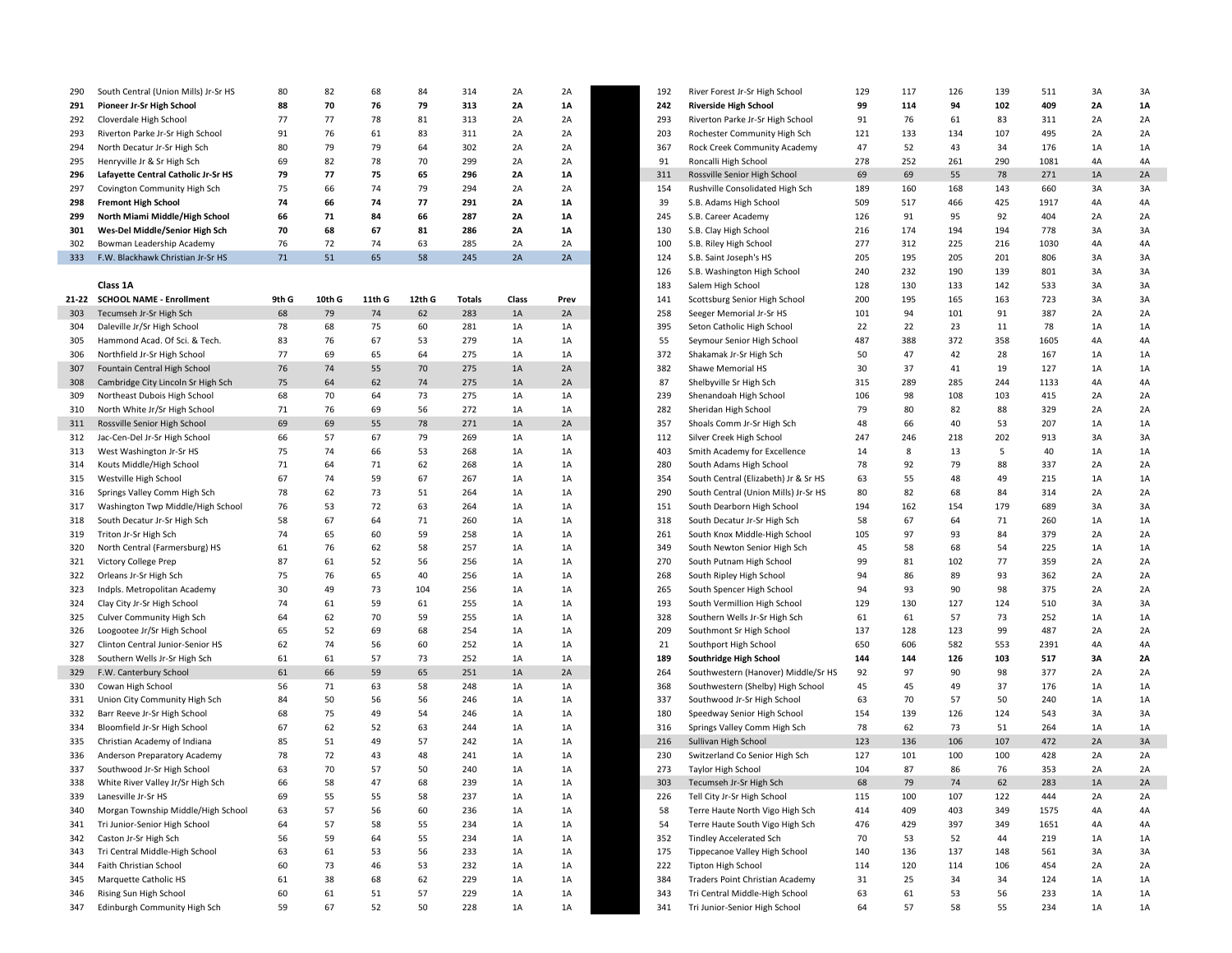| 348 | Indiana Math & Science Academy       | 78                      | 63           | 44 | 41 | 226 | 1A   | 1A                                 | 353                     | Tri-County Middle-Senior High      | 61   | 63  | 47  | 47  | 218  | 1A | 1A |
|-----|--------------------------------------|-------------------------|--------------|----|----|-----|------|------------------------------------|-------------------------|------------------------------------|------|-----|-----|-----|------|----|----|
| 349 | South Newton Senior High Sch         | 45                      | 58           | 68 | 54 | 225 | 1A   | 1A                                 | 377                     | Trinity Lutheran HS                | 41   | 35  | 26  | 44  | 146  | 1A | 1A |
| 350 | Indpls. Lutheran High School         | 54                      | 57           | 56 | 57 | 224 | 1A   | $1A$                               | 387                     | Trinity School at Greenlawn        | 28   | 34  | 28  | 29  | 119  | 1A | 1A |
| 351 | Wood Memorial High                   | 53                      | 55           | 58 | 54 | 220 | 1A   | $1A$                               | 219                     | Triton Central High School         | 129  | 106 | 111 | 116 | 462  | 2A | 2A |
| 352 | <b>Tindley Accelerated Sch</b>       | 70                      | 53           | 52 | 44 | 219 | 1A   | 1A                                 | 319                     | Triton Jr-Sr High Sch              | 74   | 65  | 60  | 59  | 258  | 1A | 1A |
| 353 | Tri-County Middle-Senior High        | 61                      | 63           | 47 | 47 | 218 | $1A$ | $1A$                               | 161                     | Tri-West Senior High School        | 181  | 153 | 146 | 145 | 625  | 3A | 3A |
| 354 | South Central (Elizabeth) Jr & Sr HS | 63                      | 55           | 48 | 49 | 215 | 1A   | 1A                                 | 155                     | Twin Lakes Senior High School      | 165  | 177 | 161 | 152 | 655  | 3A | 3A |
| 355 | Borden High School                   | 56                      | 58           | 48 | 52 | 214 | $1A$ | 1A                                 | 388                     | Union (Modoc) Junior & High School | 18   | 34  | 36  | 24  | 112  | 1A | 1A |
| 356 | North Vermillion High School         | 44                      | 54           | 58 | 57 | 213 | 1A   | 1A                                 | 331                     | Union City Community High Sch      | 84   | 50  | 56  | 56  | 246  | 1A | 1A |
| 357 | Shoals Comm Jr-Sr High Sch           | 48                      | 66           | 40 | 53 | 207 | 1A   | 1A                                 | 251                     | Union County High School           | 88   | 125 | 95  | 85  | 393  | 2A | 2A |
| 358 | West Central Senior High School      | 46                      | 48           | 48 | 55 | 197 | $1A$ | 1A                                 | 278                     | University High School of Indiana  | 86   | 86  | 85  | 86  | 343  | 2A | 2A |
| 359 | Frontier Jr-Sr High School           | 47                      | 48           | 49 | 52 | 196 | 1A   | 1A                                 | 33                      | Valparaiso High School             | 539  | 573 | 475 | 486 | 2073 | 4A | 4A |
| 360 | Dugger Union                         | 45                      | 56           | 48 | 44 | 193 | 1A   | 1A                                 | 321                     | Victory College Prep               | 87   | 61  | 52  | 56  | 256  | 1A | 1A |
|     |                                      | 44                      | 43           | 47 | 58 | 192 | 1A   |                                    | 142                     |                                    | 222  | 183 | 156 | 161 | 722  | 3A | 3A |
| 361 | Argos Comm Jr-Sr High School         |                         |              |    |    |     |      | 1A                                 |                         | Vincennes Lincoln High School      |      |     |     |     |      |    |    |
| 362 | Blue River Valley Jr-Sr HS           | 54                      | 57           | 44 | 36 | 191 | 1A   | 1A                                 | 399                     | Vincennes Rivet Middle & HS        | 20   | 24  | 11  | 13  | 68   | 1A | 1A |
| 363 | Providence Cristo Rey HS             | 48                      | 59           | 45 | 39 | 191 | $1A$ | 1A                                 | 217                     | Wabash High School                 | 126  | 125 | 119 | 101 | 471  | 2A | 2A |
| 364 | Morristown Jr-Sr High School         | 43                      | 37           | 50 | 59 | 189 | 1A   | 1A                                 | 374                     | Waldron Jr-Sr High School          | 45   | 47  | 37  | 32  | 161  | 1A | 1A |
| 365 | Oldenburg Academy                    | 44                      | 41           | 42 | 52 | 179 | 1A   | 1A                                 | 271                     | Wapahani High School               | 92   | 83  | 102 | 81  | 358  | 2A | 2A |
| 366 | Evans. Christian School              | 52                      | 41           | 43 | 41 | 177 | 1A   | $1A$                               | $\overline{\mathbf{3}}$ | Warren Central High School         | 1005 | 970 | 949 | 944 | 3868 | 4A | 4A |
| 367 | Rock Creek Community Academy         | 47                      | 52           | 43 | 34 | 176 | 1A   | 1A                                 | 30                      | Warsaw Community HS                | 557  | 551 | 499 | 489 | 2096 | 4A | 4A |
| 368 | Southwestern (Shelby) High School    | 45                      | 45           | 49 | 37 | 176 | 1A   | $1A$                               | 398                     | Washington Catholic Mid/HS         | 15   | 20  | 22  | 17  | 74   | 1A | 1A |
| 369 | New Washington Middle/High School    | 48                      | 49           | 36 | 41 | 174 | 1A   | 1A                                 | 136                     | Washington High School             | 214  | 189 | 181 | 162 | 746  | 3A | 3A |
| 370 | Attica High School                   | 36                      | 46           | 47 | 41 | 170 | 1A   | 1A                                 | 317                     | Washington Twp Middle/High School  | 76   | 53  | 72  | 63  | 264  | 1A | 1A |
| 371 | Lakewood Park Christian Sch          | 31                      | 47           | 52 | 39 | 169 | $1A$ | $1A$                               | 110                     | Wawasee High School                | 238  | 259 | 215 | 236 | 948  | 3A | 3A |
| 372 | Shakamak Jr-Sr High Sch              | 50                      | 47           | 42 | 28 | 167 | 1A   | 1A                                 | 301                     | Wes-Del Middle/Senior High Sch     | 70   | 68  | 67  | 81  | 286  | 2A | 1A |
| 373 | Greenwood Christian Academy          | 48                      | 52           | 43 | 23 | 166 | 1A   | 1A                                 | 358                     | West Central Senior High School    | 46   | 48  | 48  | 55  | 197  | 1A | 1A |
| 374 | Waldron Jr-Sr High School            | 45                      | 47           | 37 | 32 | 161 | 1A   | 1A                                 | 135                     | West Lafayette Jr/Sr High Sch      | 184  | 199 | 175 | 196 | 754  | 3A | 3A |
| 375 | Randolph Southern HS                 | 39                      | 47           | 33 | 40 | 159 | 1A   | 1A                                 | 148                     | West Noble High School             | 191  | 169 | 168 | 175 | 703  | 3A | 3A |
| 376 | Elkhart Christian Academy            | 34                      | 38           | 36 | 40 | 148 | 1A   | $1A$                               | 185                     | West Vigo High School              | 143  | 125 | 130 | 127 | 525  | 3A | 3A |
| 377 | Trinity Lutheran HS                  | 41                      | 35           | 26 | 44 | 146 | 1A   | 1A                                 | 313                     | West Washington Jr-Sr HS           | 75   | 74  | 66  | 53  | 268  | 1A | 1A |
| 378 | Hamilton Community High Sch          | 35                      | 30           | 41 | 34 | 140 | $1A$ | 1A                                 | 191                     | Western Boone Jr-Sr High School    | 136  | 123 | 137 | 115 | 511  | 3A | 2A |
| 379 | Oregon-Davis Jr-Sr High School       | 34                      | 39           | 32 | 35 | 140 | 1A   | 1A                                 | 121                     | Western High School                | 237  | 208 | 194 | 201 | 840  | 3A | 3A |
| 380 | International Sch of Indiana HS      | 32                      | 35           | 28 | 43 | 138 | 1A   | $1A$                               | 18                      | Westfield High School              | 675  | 644 | 629 | 679 | 2627 | 4A | 4A |
| 381 | Crothersville Jr-Sr High School      | 34                      | 40           | 34 | 23 | 131 | 1A   | $1A$                               | 253                     | Westview Jr-Sr High School         | 96   | 94  | 104 | 96  | 390  | 2A | 2A |
| 382 | Shawe Memorial HS                    | 30                      | 37           | 41 | 19 | 127 | 1A   | 1A                                 | 315                     | Westville High School              | 67   | 74  | 59  | 67  | 267  | 1A | 1A |
| 383 | Liberty Christian School             | 29                      | 30           | 35 | 32 | 126 | 1A   | $1A$                               | 228                     | Wheeler High School                | 95   | 107 | 113 | 122 | 437  | 2A | 3A |
| 384 | Traders Point Christian Academy      | 31                      | 25           | 34 | 34 | 124 | 1A   | 1A                                 | 338                     | White River Valley Jr/Sr High Sch  | 66   | 58  | 47  | 68  | 239  | 1A | 1A |
| 385 | Bethany Christian School             | 28                      | 35           | 32 | 29 | 124 | 1A   | 1A                                 | 35                      | Whiteland Community High Sch       | 523  | 508 | 482 | 508 | 2021 | 4A | 4A |
| 386 | Eminence Jr-Sr High School           | 26                      | 29           | 41 | 25 | 121 | 1A   | $1A$                               | 210                     | Whiting High School                | 120  | 115 | 123 | 124 | 482  | 2A | 2A |
| 387 | Trinity School at Greenlawn          | 28                      | 34           | 28 | 29 | 119 | 1A   | 1A                                 | 236                     | Whitko High School                 | 115  | 96  | 81  | 125 | 417  | 2A | 2A |
| 388 |                                      | 18                      | 34           | 36 | 24 | 112 | 1A   | 1A                                 | 257                     |                                    | 103  | 103 | 83  | 98  | 387  | 2A | 2A |
|     | Union (Modoc) Junior & High School   |                         |              | 29 | 27 | 111 |      |                                    |                         | Winamac Community High School      |      |     | 107 | 90  | 405  |    |    |
| 389 | LaCrosse Elem & High School          | 24                      | 31           |    |    |     | 1A   | 1A                                 | 244                     | Winchester Community High Sch      | 118  | 90  |     |     |      | 2A | 2A |
| 390 | Lakeland Christian Academy           | 35                      | 28           | 20 | 25 | 108 | 1A   | 1A                                 | 351                     | Wood Memorial High                 | 53   | 55  | 58  | 54  | 220  | 1A | 1A |
| 391 | Bethesda Christian School            | 26                      | 28           | 26 | 27 | 107 | 1A   | 1A                                 | 177                     | Woodlan Jr/Sr High School          | 150  | 125 | 127 | 151 | 553  | 3A | 3A |
| 392 | Indiana School For The Deaf          | 13                      | 28           | 27 | 26 | 94  | 1A   | 1A                                 | 131                     | Yorktown High School               | 217  | 185 | 180 | 184 | 766  | 3A | 3A |
| 393 | Covenant Christian (DeMotte) HS      | 15                      | 25           | 21 | 29 | 90  | $1A$ | 1A                                 | 25                      | Zionsville Community High Sch      | 574  | 551 | 552 | 565 | 2242 | 4A | 4A |
| 394 | Cannelton Elem & High School         | 24                      | 20           | 21 | 23 | 88  | 1A   | 1A                                 |                         |                                    |      |     |     |     |      |    |    |
| 395 | Seton Catholic High School           | 22                      | 22           | 23 | 11 | 78  | 1A   | $1A$                               |                         |                                    |      |     |     |     |      |    |    |
| 396 | <b>MTI School of Knowledge</b>       | 19                      | 24           | 18 | 16 | 77  | 1A   | $\mathbb{Z}^{\mathbb{Z}^{\times}}$ |                         |                                    |      |     |     |     |      |    |    |
| 397 | Lighthouse Christian Academy         | 14                      | 18           | 22 | 21 | 75  | 1A   | 1A                                 |                         |                                    |      |     |     |     |      |    |    |
| 398 | Washington Catholic Mid/HS           | 15                      | 20           | 22 | 17 | 74  | 1A   | 1A                                 |                         |                                    |      |     |     |     |      |    |    |
| 399 | Vincennes Rivet Middle & HS          | 20                      | 24           | 11 | 13 | 68  | 1A   | $1A$                               |                         |                                    |      |     |     |     |      |    |    |
| 400 | Medora Jr & Sr High School           | 10                      | 20           | 13 | 8  | 51  | 1A   | 1A                                 |                         |                                    |      |     |     |     |      |    |    |
| 401 | Central Christian Academy            | 10                      | 14           | 13 | 11 | 48  | 1A   | $1A$                               |                         |                                    |      |     |     |     |      |    |    |
| 402 | Evans. Day School                    | $\overline{\mathbf{3}}$ | 17           | 12 | 12 | 44  | 1A   | 1A                                 |                         |                                    |      |     |     |     |      |    |    |
| 403 | Smith Academy for Excellence         | 14                      | $\mathbf{8}$ | 13 | 5  | 40  | 1A   | 1A                                 |                         |                                    |      |     |     |     |      |    |    |
|     |                                      |                         |              |    |    |     |      |                                    |                         |                                    |      |     |     |     |      |    |    |